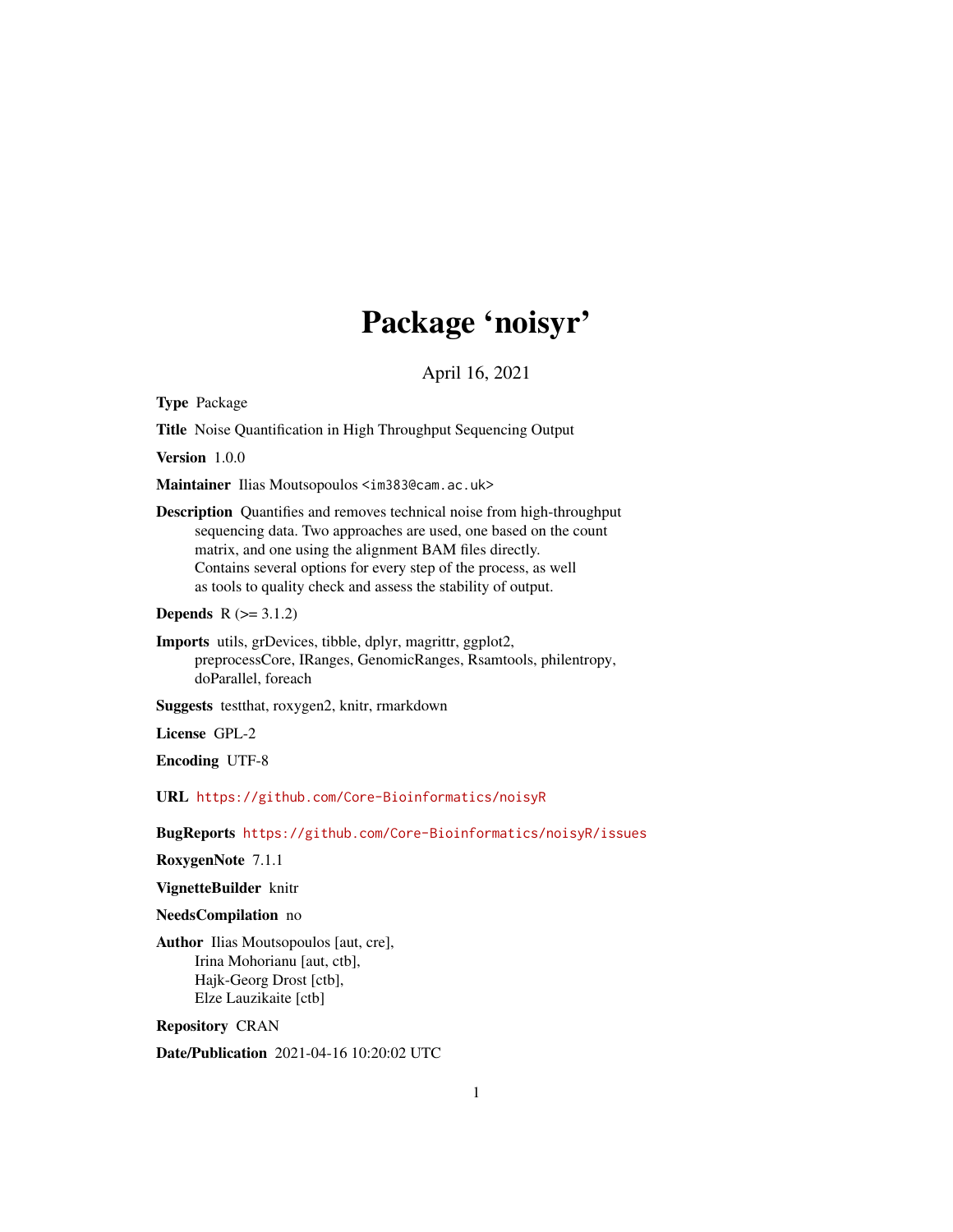# <span id="page-1-0"></span>R topics documented:

| Index | 24 |
|-------|----|

calculate\_expression\_profile

*Calculate the expression profile of a gene*

#### Description

This function calculates the expression profile of an exon in a selection of BAM files. The expression profile is defined as the number of reads overlapping with each position of the exon's transcript.

#### Usage

```
calculate_expression_profile(
  gene,
 bams,
 unique.only = TRUE,
 mapq.unique = c(50, 255),
 slack = 200
```

```
)
```
#### Arguments

| gene | The exon for which the expression profile is calculated; this should be a row |
|------|-------------------------------------------------------------------------------|
|      | from the tibble generated by cast_gtf_to_genes; for a manual input, a tibble  |
|      | with 1 row and named columns (seqid, start, end) would be needed              |
| bams | a vector of paths to the BAM files from which the profile is extracted        |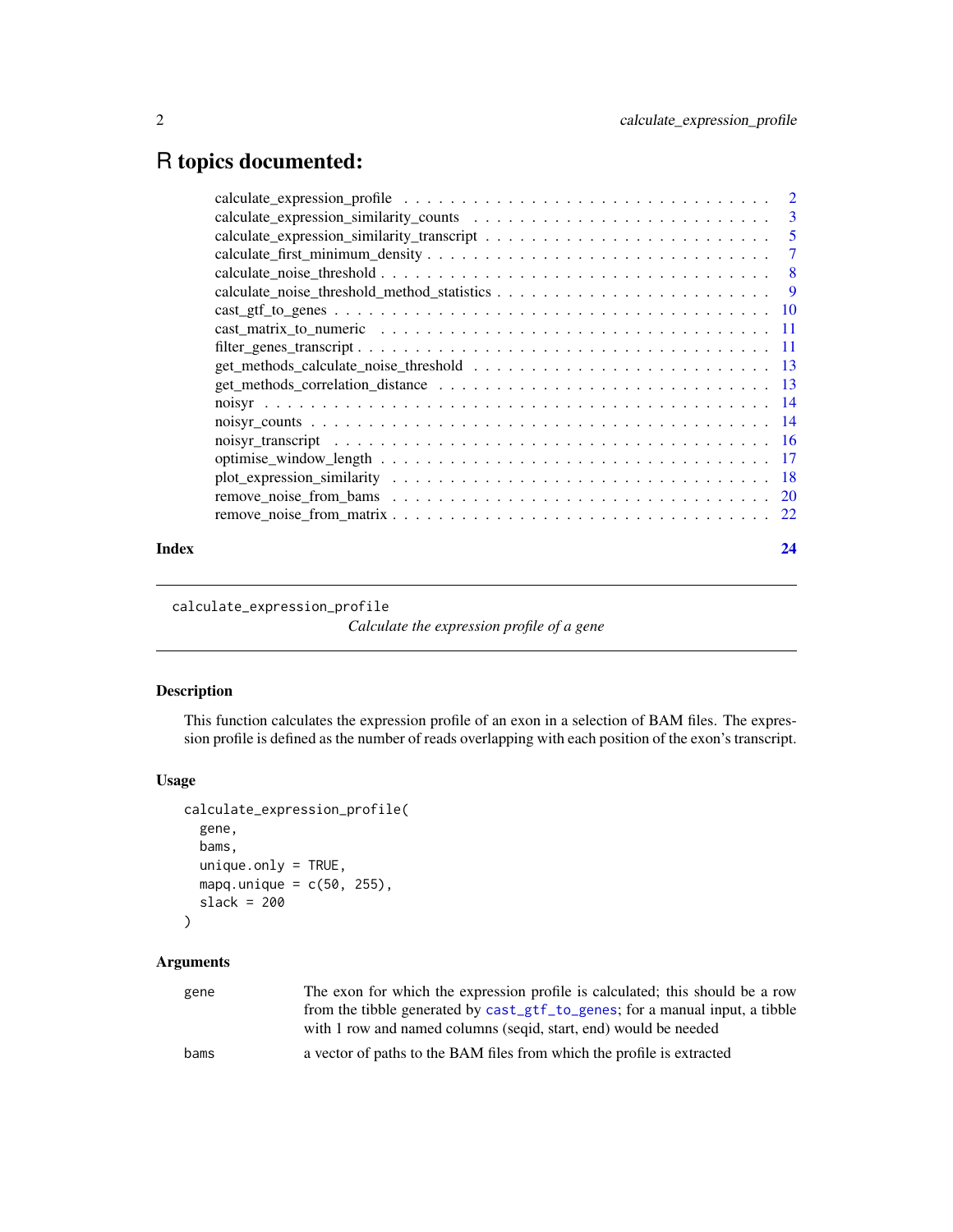<span id="page-2-0"></span>

| unique.out  | whether only uniquely mapped reads should contribute to the profile; default is<br><b>TRUE</b>                                                                                                                                           |
|-------------|------------------------------------------------------------------------------------------------------------------------------------------------------------------------------------------------------------------------------------------|
| mapg.unique | The values of the mapping quality field in the BAM file that corresponds to<br>uniquely mapped reads; by default, values of 50 and 255 are used as these cor-<br>respond to the most popular aligners, but an adjustment might be needed |
| slack       | slack needs to be $\ge$ =readLength, adjust for efficiency; the default is 200, as it is<br>higher than most modern sequencing experiments                                                                                               |

The function outputs a list: the first element is a matrix of expression profiles. Rows correspond to positions in the exon transcript and each column corresponds to an input BAM file. Each read is counted for all the positions with which it overlaps (so a read of length 100 that completely overlaps with the exon would be counted for all 100 positions). The second list element is a vector of raw expression of the gene in the different BAM files

#### Examples

```
bams <- rep(system.file("extdata", "ex1.bam", package="Rsamtools", mustWork=TRUE), 2)
genes \leq data.frame("id" = 1:2,
                    "gene_id" = c("gene1", "gene2"),
                    "seqid" = c("seq1", "seq2"),
                    "start" = 1,"end" = 100profile <- calculate_expression_profile(
 gene = genes[1,],bams = bams,mapq.unique = 99
)
ggplot2::ggplot(tibble::tibble(y = profile$profile[,1],
                              x = seq\_along(y)) +
ggplot2::geom\_bar(ggplot2::aes(x, y), stat = "identity") +ggplot2::theme_minimal()
```
<span id="page-2-1"></span>calculate\_expression\_similarity\_counts *Calcualate the expression levels and expression levels similarity matrices using the count matrix*

#### Description

This function generates an average similarity (correlation/inverse distance) coefficient for every sliding window, for each sample in the expression matrix. That is done by comparing the distribution of genes in each window across samples.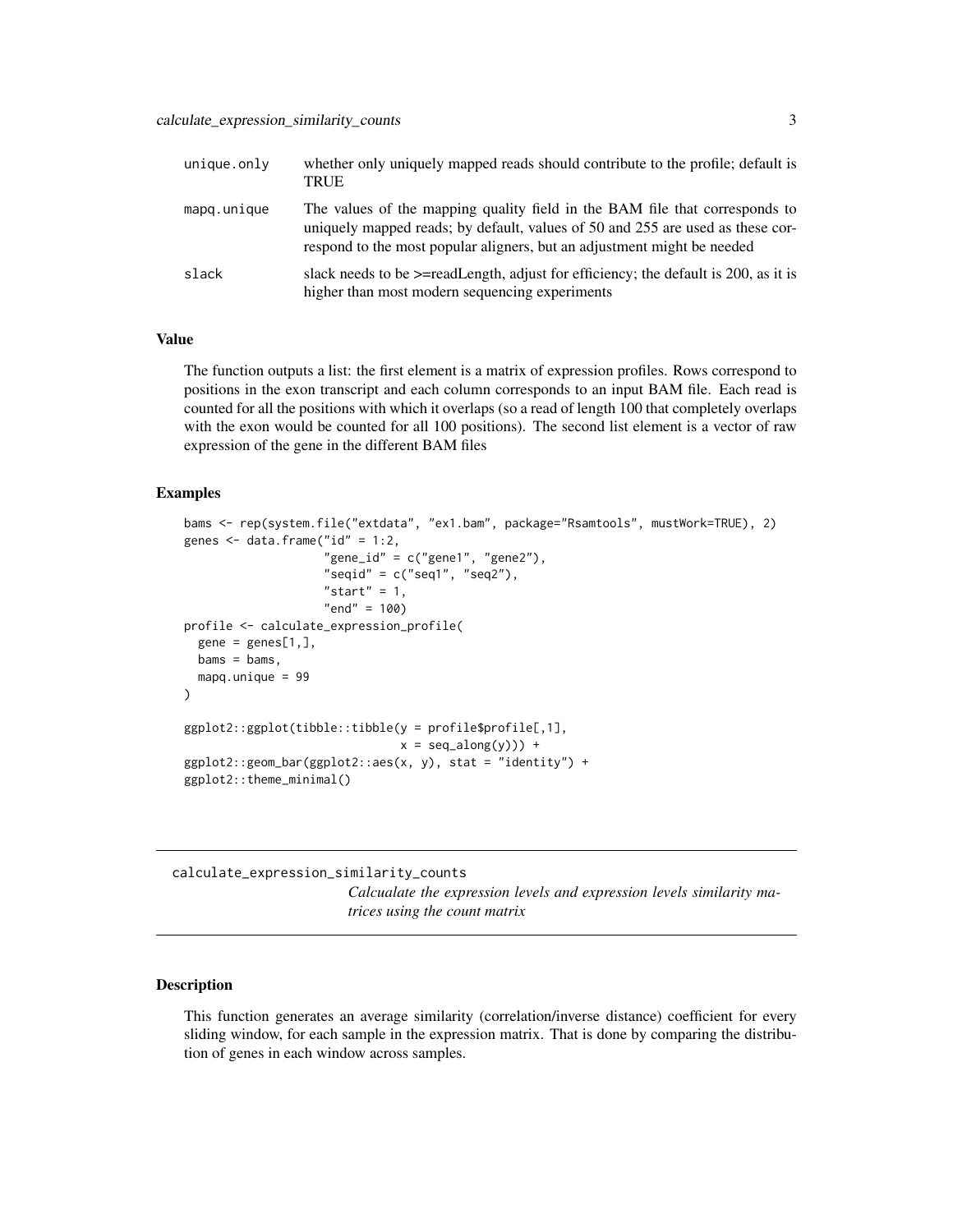#### Usage

```
calculate_expression_similarity_counts(
  expression.matrix,
  similarity.measure = "correlation_pearson",
 n.elements.per.window = NULL,
  n.step = NULL,
 n. step. fraction = 0.05,...
\mathcal{L}
```
#### Arguments

| expression.matrix     |                                                                                                                                                      |
|-----------------------|------------------------------------------------------------------------------------------------------------------------------------------------------|
|                       | the expression matrix, can be normalized or not                                                                                                      |
| similarity.measure    |                                                                                                                                                      |
|                       | one of the correlation or distance metrics to be used, defaults to pearson corre-<br>lation; list of all methods in get_methods_correlation_distance |
| n.elements.per.window |                                                                                                                                                      |
|                       | number of elements to have in a window, default 10% of the number of rows                                                                            |
| n.step                | step size to slide across, default 1% of n.elements.per.window                                                                                       |
| n.step.fraction       |                                                                                                                                                      |
|                       | an alternative way to specify the step size, as a fraction of the window length;<br>default is $5\%$                                                 |
| .                     | arguments passed on to other methods                                                                                                                 |

#### Value

A list with three elements: the first element is the expression matrix, as supplied; the other two are the expression levels matrix and expression levels similarity matrix; they have the same # of columns as the expression matrix, and n.elements.per.window \* n.step rows.

#### See Also

[calculate\\_expression\\_similarity\\_transcript](#page-4-1)

```
calculate_expression_similarity_counts(
   expression.matrix = matrix(1:100, ncol = 5),
   similarity.measure = "correlation_pearson",
   n.elements.per.window = 3)
```
<span id="page-3-0"></span>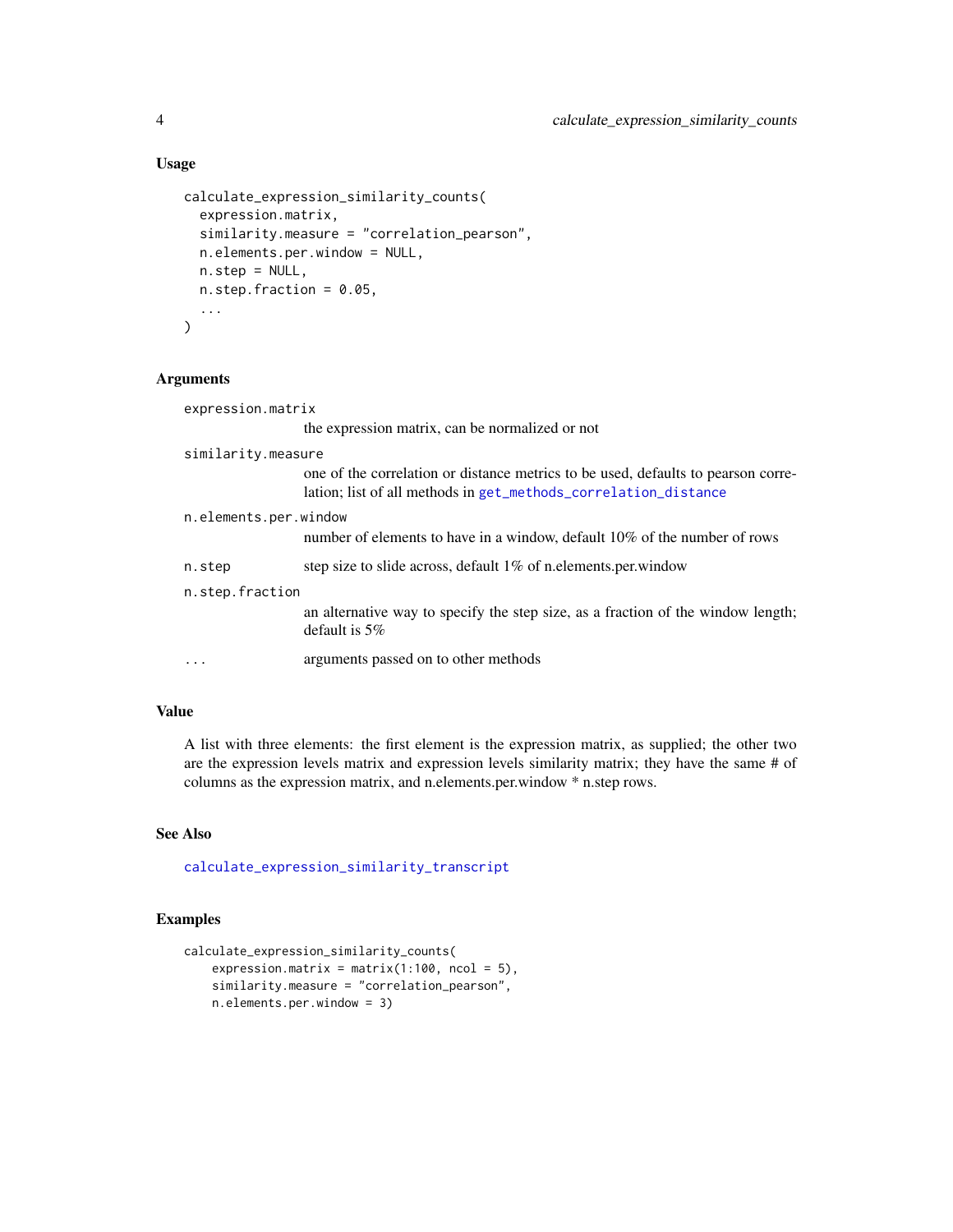<span id="page-4-1"></span><span id="page-4-0"></span>calculate\_expression\_similarity\_transcript *Calcualte the distance matrices using the BAM files*

#### Description

This function generates an average correlation/distance coefficient for every exon present in the BAM files. This is done by calculating the point-to-point correlation/distance of the distribution of reads across the transcript of each exon and comparing it across samples. The reason why exons are used instead of full length genes is that long intronic regions artificially increase the correlation since there is consistently no expression there, across samples. The user has the option to use genes instead, by running [cast\\_gtf\\_to\\_genes](#page-9-1) separately, with non default parameters.

#### Usage

```
calculate_expression_similarity_transcript(
  bams = NULL,path.bams = ".'',genes = NULL,
  path.gtf = list.files(".", pattern = "\\.g[tf]f$"),
  expression.matrix = NULL,
  subsample.genes = FALSE,
  make.index = FALSE,
  unique.outy = TRUE,mapq.unique = 255,
  slack = 200,similarity.measure = "correlation_pearson",
  save.image.every.1000 = FALSE,
  ncores = 1,
  ...
\lambda
```
#### Arguments

bams, path.bams

|                   | either a path to the directory where the BAM files are or a vector of paths to each<br>individual file; if a path is specified, it extracts all files that end in .bam; looks in<br>the working directory by default |
|-------------------|----------------------------------------------------------------------------------------------------------------------------------------------------------------------------------------------------------------------|
| genes             | a tibble of the exons extracted from the gtf file; this is meant for speed if the<br>output of cast_gtf_to_genes is already generated, or if the user wants to only<br>calculate similarity for a subset of exons    |
| path.gtf          | the path to the gtf/gff annotation file (only used if genes is not provided); if<br>unspecified, looks for one in the working directory                                                                              |
| expression.matrix |                                                                                                                                                                                                                      |
|                   | expression matrix; not necessary but is used to filter the gtf to fewer entries and                                                                                                                                  |
|                   | for subsampling if subsample.genes=TRUE; if not provided, raw read counts                                                                                                                                            |
|                   | per exon are extracted from the BAM files                                                                                                                                                                            |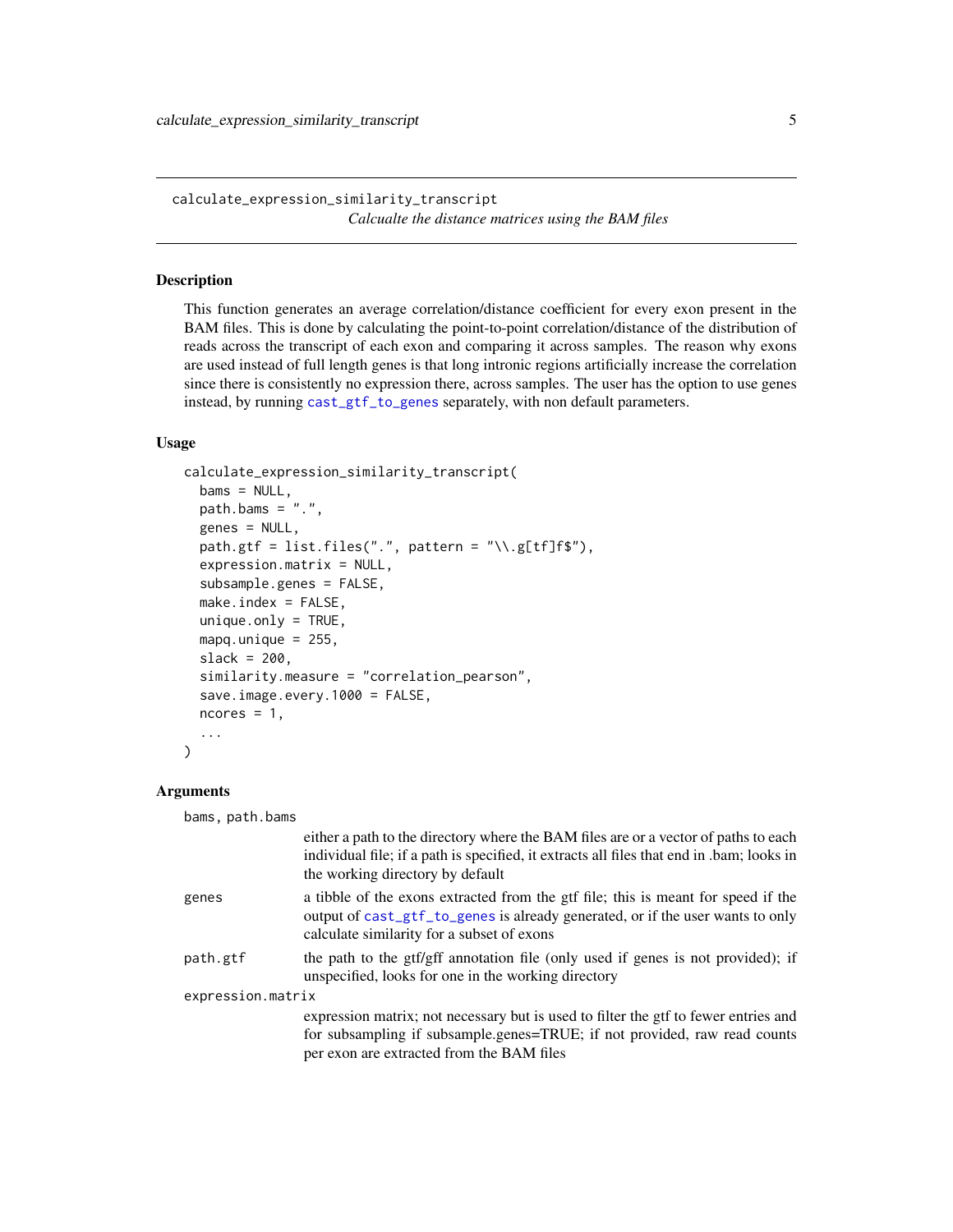<span id="page-5-0"></span>

| subsample.genes       |                                                                                                                                                                                                                                                                                                                                                                            |  |
|-----------------------|----------------------------------------------------------------------------------------------------------------------------------------------------------------------------------------------------------------------------------------------------------------------------------------------------------------------------------------------------------------------------|--|
|                       | logical, whether to subsample low abundance genes to decrease computational<br>time; the first minimum of the distribution of abundances is calculated, and<br>genes lower than it are subsampled to match the number of genes higher than it;<br>the expression matrix needs to be provided for this calculation; a plot is gener-<br>ated to show that minimum           |  |
| make.index            | whether a BAM index should be generated; if this is FALSE (the default) and<br>no index exists, the function will exit with an error; the index needs to have the<br>same name as each BAM file, but ending with .bam.bai                                                                                                                                                  |  |
| unique.only           | whether only uniquely mapped reads should contribute to the expression of a<br>gene/exon; default is TRUE                                                                                                                                                                                                                                                                  |  |
| mapq.unique           | The values of the mapping quality field in the BAM file that corresponds to<br>uniquely mapped reads; by default, values of 255 are used as these correspond to<br>the most popular aligners, but an adjustment might be needed; the mapq scores<br>should be as follows: 255 for STAR, 60 for hisat2, 255 for bowtie in -k mode,<br>40 for bowtie2 default, 50 for tophat |  |
| slack                 | slack needs to be >=readLength, adjust for efficiency; the default is 200, as it is<br>higher than most modern sequencing experiments                                                                                                                                                                                                                                      |  |
| similarity.measure    |                                                                                                                                                                                                                                                                                                                                                                            |  |
|                       | one of the similarity metrics to be used, defaults to pearson correlation; cur-<br>rently, only correlation is supported                                                                                                                                                                                                                                                   |  |
| save.image.every.1000 |                                                                                                                                                                                                                                                                                                                                                                            |  |
|                       | whether to save a workspace image after every 1000 exons are processed; default<br>is FALSE                                                                                                                                                                                                                                                                                |  |
| ncores                | Number of cores for parallel computation; defaults to sequential computation,<br>but parallelisation is highly encouraged; it is set to detectCores() if higher                                                                                                                                                                                                            |  |
| $\cdots$              | arguments passed on to other methods                                                                                                                                                                                                                                                                                                                                       |  |

A list with three elements: the first element is the expression matrix, as supplied or calculated; the other two are the expression levels matrix and expression levels similarity matrix; they have the same # of columns as the expression matrix, and as many rows as exons processed.

#### See Also

[calculate\\_expression\\_similarity\\_counts](#page-2-1)

```
bams <- rep(system.file("extdata", "ex1.bam", package="Rsamtools", mustWork=TRUE), 2)
genes \leq data.frame("id" = 1:2,
                    "gene_id" = c("gene1", "gene2"),
                    "seqid" = c("seq1", "seq2"),
                    "start" = 1,"end" = 1600)
expression.summary <- calculate_expression_similarity_transcript(
 bams = bams,
```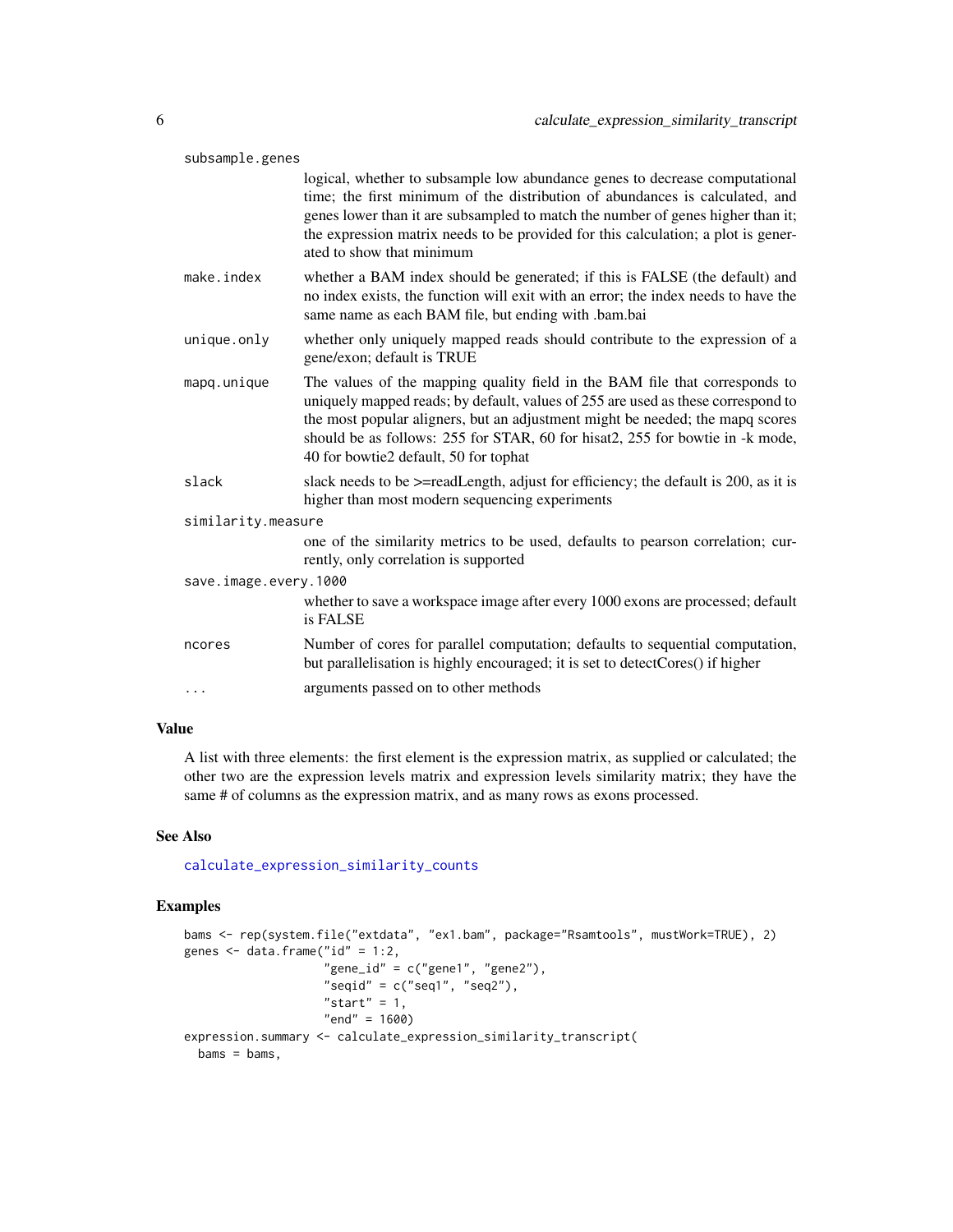```
genes = genes,
 mapq.unique = 99
)
```
#### calculate\_first\_minimum\_density

*Function to find the first local minimum of the density of a vector*

#### Description

This function is used to estimate the first local minimum of the density of a vector. It is meant to be used on the distribution of expression of genes in a sample; since the distribution tails off, finding the global minimum is not appropriate. The plot option can be used to visualise the process.

#### Usage

```
calculate_first_minimum_density(
  mat,
  log.transform = TRUE,
  adjust = 2,
 makeplots = FALSE
)
```
#### Arguments

| mat           | matrix whose columns will be used; usually an expression matrix; it can also be<br>a vector                                     |
|---------------|---------------------------------------------------------------------------------------------------------------------------------|
| log.transform | whether to log-transform the data before the density estimation; default is TRUE                                                |
| adjust        | adjust factor for the smoothing, passed to density(); default is 2                                                              |
| makeplots     | a logical value of whether a plot with a vertical line on the minimum found<br>should be printed for each column of the matrix. |

#### Value

The function outputs a single value corresponding to the median of the minima calculated for each column of the matrix. floor() is taken as a conservative estimate

```
calculate_first_minimum_density(
  matrix(c(rep(0,100),rep(3,30),rep(10,50),12,13,15,20),ncol=1),
  log.transform=FALSE, makeplots=TRUE
)
```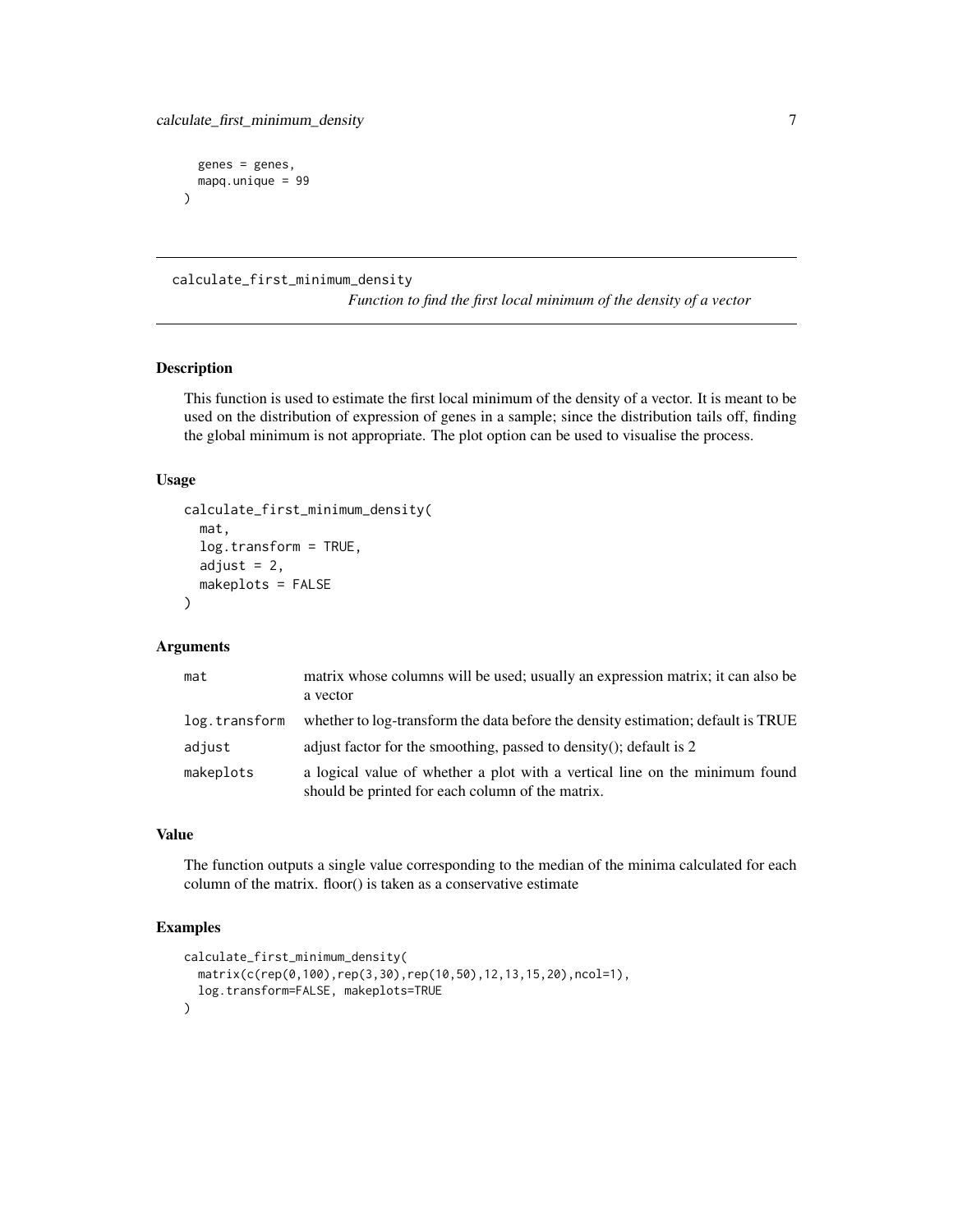<span id="page-7-1"></span><span id="page-7-0"></span>calculate\_noise\_threshold

*Function to calculate the noise threshold for a given expression matrix and parameters*

#### Description

This function is used to calculate the noise threshold for a given expression matrix. It uses as input an expression profile, or just an expression matrix for a simple calculation based on density. A variety of methods are available to obtain a noise threshold using an input similarity threshold.

#### Usage

```
calculate_noise_threshold(
  expression,
  similarity.threshold = 0.25,
  method.chosen = "Boxplot-IQR",
 binsize = 0.1,
  minimum.observations.per.bin = NULL,
  ...
\mathcal{E}
```
#### Arguments

| expression                   | either an expression summary (as calculated by calculate_expression_similarity_counts<br>or calculate_expression_similarity_transcript), which should be a list                                                                   |
|------------------------------|-----------------------------------------------------------------------------------------------------------------------------------------------------------------------------------------------------------------------------------|
|                              | with 3 slots: expression.matrix, expression.levels, expression.levels.similarity;                                                                                                                                                 |
|                              | alternatively, just an expression matrix; only density based methods are avail-                                                                                                                                                   |
|                              | able for the latter case                                                                                                                                                                                                          |
| similarity.threshold         |                                                                                                                                                                                                                                   |
|                              | similarity (correlation or inverse distance) threshold to be used to find corre-<br>sponding noise threshold; the default, 0.25 is usually suitable for the Pearson<br>correlation (the default similarity measure)               |
| method.chosen                | method to use to obtain a vector of noise thresholds, must be one of get_methods_calculate_noise_thr<br>defaults to Boxplot-IQR                                                                                                   |
| binsize                      | size of each bin in the boxplot methods; defaults to 0.1 (on a log-scale)                                                                                                                                                         |
| minimum.observations.per.bin |                                                                                                                                                                                                                                   |
|                              | minumum number of observations allowed in each bin of the boxplot; if a bin<br>has fewer observations, it is merged with the one to its left; default is calculated<br>as: ceiling (number of observations / number of bins / 10) |
| $\cdots$                     | arguments passed on to other methods                                                                                                                                                                                              |

#### Value

The output is a vector of noise thresholds, the same length as the number of columns in the expression matrix, or a single value in the case of density based methods.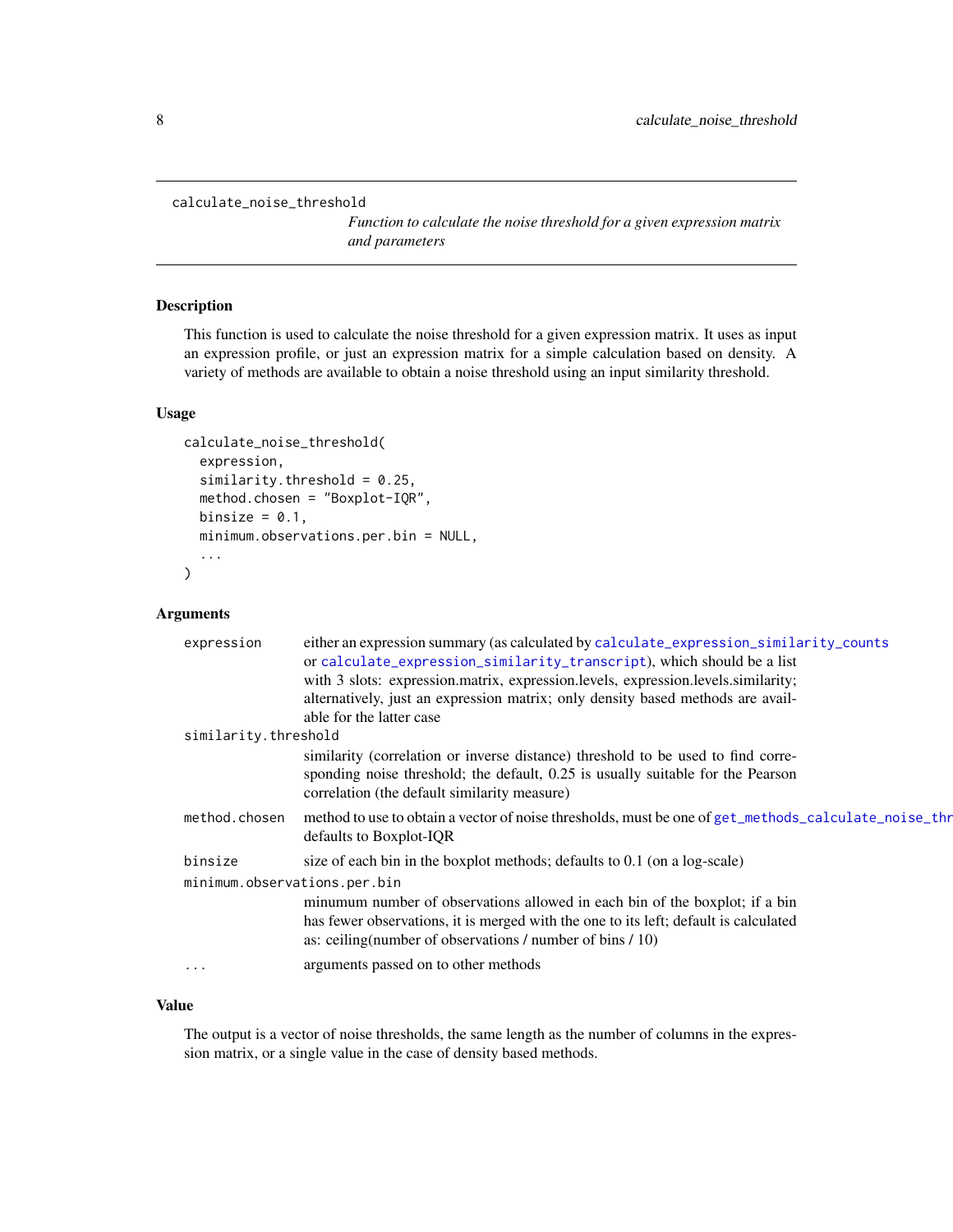<span id="page-8-0"></span>calculate\_noise\_threshold\_method\_statistics 9

#### See Also

[calculate\\_noise\\_threshold\\_method\\_statistics](#page-8-1)

#### Examples

```
expression.summary <- calculate_expression_similarity_counts(
   expression.matrix = matrix(1:100, ncol=5),
   method = "correlation_pearson",
   n.elements.per.window = 3)
calculate_noise_threshold(expression.summary)
```

```
calculate_noise_threshold_method_statistics
                          Function to tabulate statistics for different methods of calculating the
```
# *noise threshold*

#### Description

This function is used to tabulate and compare different combinations of similarity threshold and method to calculate the noise threshold for a given expression matrix.

#### Usage

```
calculate_noise_threshold_method_statistics(
  expression,
  similarity.threshold.sequence = 0.25,
  method.chosen.sequence = noisyr::get_methods_calculate_noise_threshold(),
  dump.stats = NULL,
  ...
)
```
#### Arguments

|                        | expression                    | either an expression summary (as calculated by calculate_expression_similarity_counts                                   |
|------------------------|-------------------------------|-------------------------------------------------------------------------------------------------------------------------|
|                        |                               | or calculate_expression_similarity_transcript), which should be a list                                                  |
|                        |                               | with 3 slots: expression.matrix, expression.levels, expression.levels.similarity;                                       |
|                        |                               | alternatively, just an expression matrix; only density based methods are avail-                                         |
|                        |                               | able for the latter case                                                                                                |
|                        | similarity.threshold.sequence |                                                                                                                         |
|                        |                               | similarity (correlation or inverse distance) threshold(s) to be used to find corre-                                     |
|                        |                               | sponding noise threshold; can be a single value or a numeric vector; the default,                                       |
|                        |                               | 0.25 is usually suitable for the Pearson correlation (the default similarity mea-                                       |
|                        |                               | sure)                                                                                                                   |
| method.chosen.sequence |                               |                                                                                                                         |
|                        |                               | methods to use to calculate the noise thresholds, must be a subset of get_methods_calculate_noise_th<br>defaults to all |
|                        | dump.stats                    | name of csv to export different thresholds calculated (optional)                                                        |
|                        | $\cdots$                      | other arguments (for the boxplot methods) passed to calculate_noise_threshold                                           |
|                        |                               |                                                                                                                         |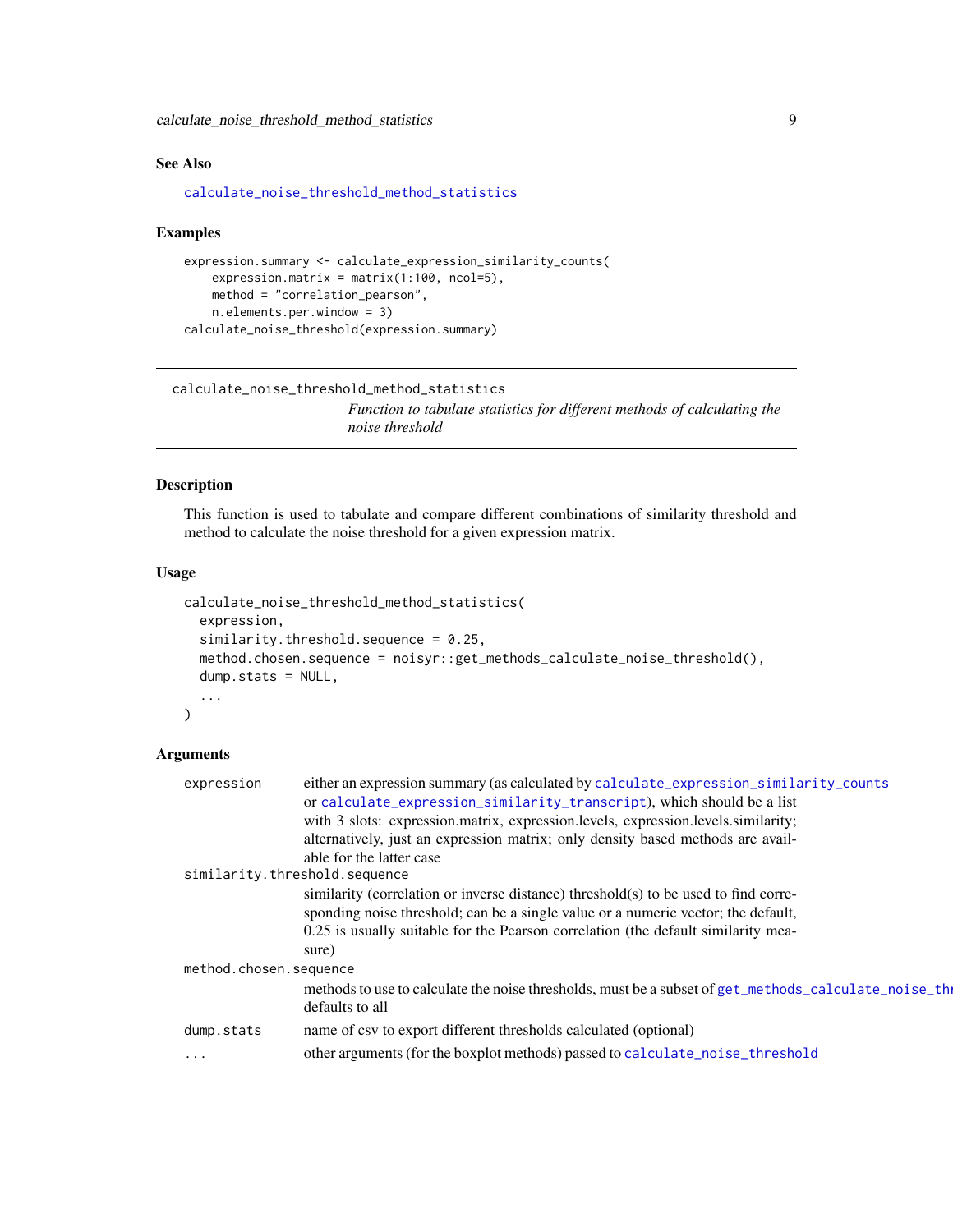A tibble containing information on noise thresholds calculated using the input similarity thresholds and methods (optionally written in a csv file). The columns list the chosen method and similarity threshold, the minimum, mean, coefficient of variation, and maximum of the noise thresholds, and all the noise thresholds concatenated as a string.

#### See Also

[calculate\\_noise\\_threshold](#page-7-1)

#### Examples

```
expression.summary <- calculate_expression_similarity_counts(
   expression.matrix = matrix(1:100, ncol=5),
   method = "correlation_pearson",
   n.elements.per.window = 3)
calculate_noise_threshold_method_statistics(expression.summary)
```
<span id="page-9-1"></span>cast\_gtf\_to\_genes *Function to extract exon names and positions from a gtf file*

#### Description

This function is used to extract all exons and their positions in the genome from an input gtf file.

#### Usage

```
cast_gtf_to_genes(filename, feature = "exon", att_of_interest = "gene_id", ...)
```
#### Arguments

| filename        | path to the gtf file                                                                             |
|-----------------|--------------------------------------------------------------------------------------------------|
| feature         | the feature type name to filter the feature (3rd) column of the gtf/gff file; default<br>is exon |
| att_of_interest |                                                                                                  |
|                 | the attribute to extract from the last column of the gtf/gff file; default in gene_id            |
| $\cdots$        | arguments passed on to other methods                                                             |

#### Value

A tibble of the ids, gene names, chromosomes, start and end positions of each exon found in the gtf file.

```
fl <- system.file("extdata", "example.gtf.gz", package="Rsamtools", mustWork=TRUE)
cast_gtf_to_genes(fl)
```
<span id="page-9-0"></span>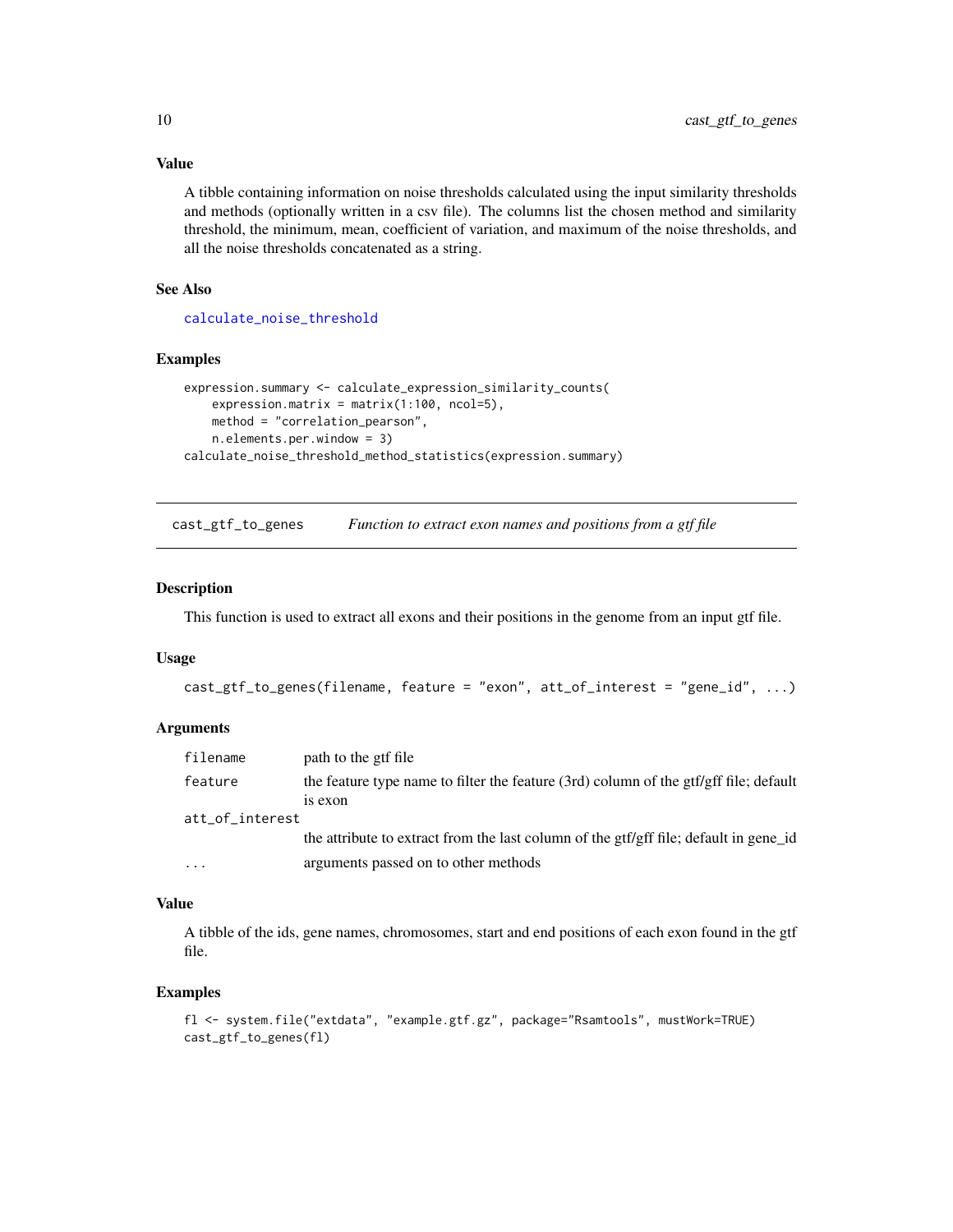<span id="page-10-0"></span>cast\_matrix\_to\_numeric

*Cast a matrix of any type to numeric*

#### Description

Transforms values in the expression matrix to numeric, to make it compatible with the rest of the functions.

#### Usage

cast\_matrix\_to\_numeric(expression.matrix)

#### Arguments

expression.matrix

The expression matrix (usually read from a file)

#### Value

The expression matrix transformed to numeric, preserving row and column names. Any values that are not coercible to numeric are replaced by 0.

#### Examples

```
cast_matrix_to_numeric(matrix(
   c(1, '2'', 3.0, 4),ncol=2,
   dimnames=list(paste0("X", 1:2),
                  paste0("Y", 1:2))))
```
filter\_genes\_transcript

*Function to filter the gene table for the transcript approach*

#### Description

This function is used to filter the gene table (usually created with [cast\\_gtf\\_to\\_genes](#page-9-1)), only keeping genes above the noise thresholds. It uses as input the gene table (usually containing individual exons), an expression matrix for each of these and a vector of abundance thresholds. This function is used internally by [remove\\_noise\\_from\\_bams](#page-19-1) to determine which genes to retain.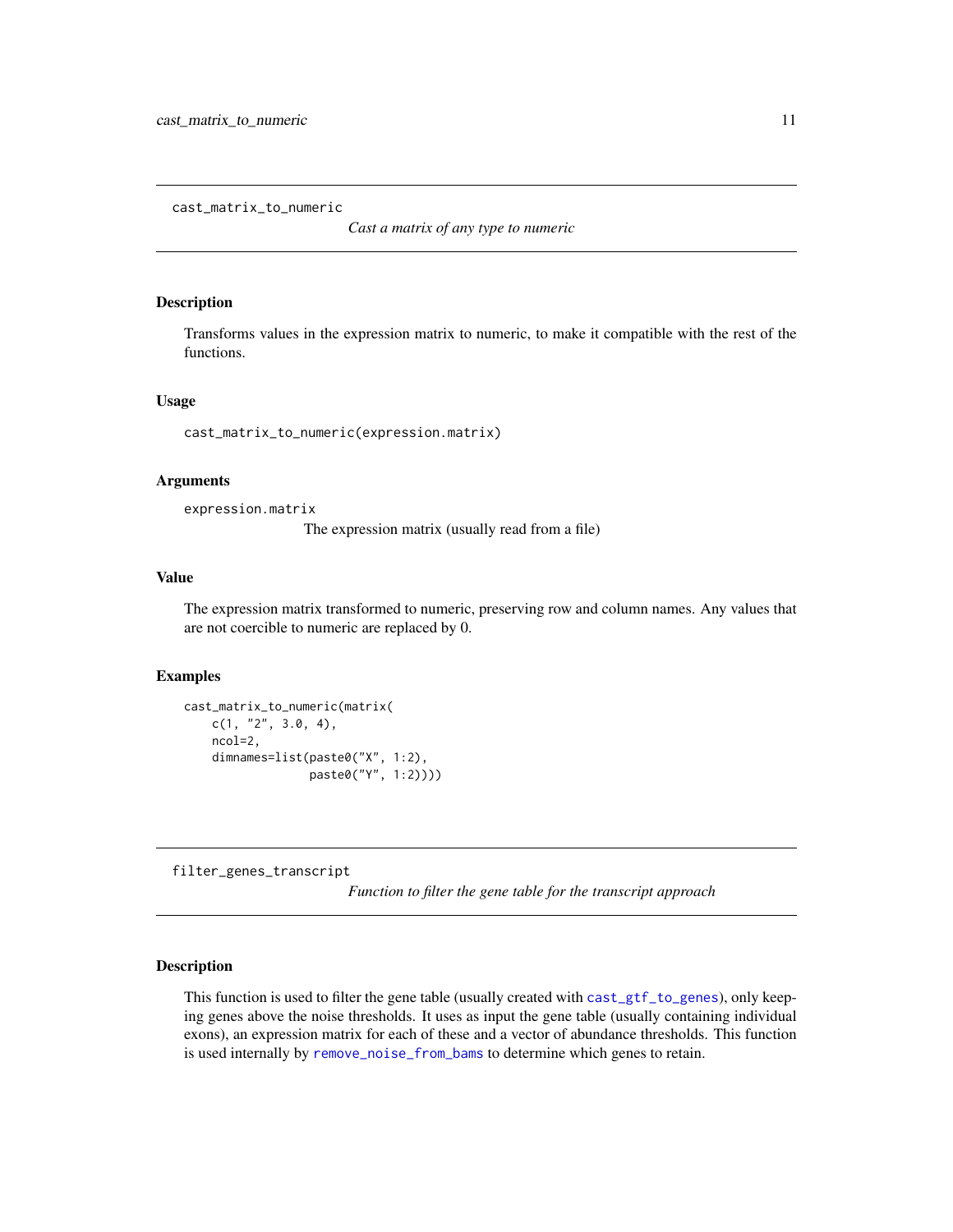#### Usage

```
filter_genes_transcript(
  genes,
  expression.matrix,
 noise.thresholds,
 filter.by = c("gene", "exon"),
  ...
)
```
#### Arguments

| genes             | a tibble of the exons extracted from the gtf file; (usually the the output of                                                                                                                                                                                                                                       |  |
|-------------------|---------------------------------------------------------------------------------------------------------------------------------------------------------------------------------------------------------------------------------------------------------------------------------------------------------------------|--|
|                   | cast_gtf_to_genes)                                                                                                                                                                                                                                                                                                  |  |
| expression.matrix |                                                                                                                                                                                                                                                                                                                     |  |
|                   | the expression matrix, usually calculated by calculate_expression_similarity_transcript                                                                                                                                                                                                                             |  |
| noise.thresholds  |                                                                                                                                                                                                                                                                                                                     |  |
|                   | a vector of expression thresholds by sample                                                                                                                                                                                                                                                                         |  |
| filter.by         | Either "gene" (default) or "exon"; if filter.by="gene", a gene (as determined by<br>its ENSEMBL id) is removed if and only if all of its exons are below the cor-<br>responding noise thresholds; if filter.by="exon", then each exon is individually<br>removed if it is below the corresponding noise thresholds. |  |
| $\ddotsc$         | arguments passed on to other methods                                                                                                                                                                                                                                                                                |  |

#### Value

Returns a filtered tibble of exons, with the noise removed.

```
bams <- rep(system.file("extdata", "ex1.bam", package="Rsamtools", mustWork=TRUE), 2)
genes \leq data.frame("id" = 1:2,
                    "gene_id" = c("gene1", "gene2"),"seqid" = c("seq1", "seq2"),
                    "start" = 1,"end" = 1600)
noise.thresholds \leq c(0, 1)expression.summary = calculate_expression_similarity_transcript(
 bams = bams,genes = genes,
  mapq.unique = 99
)
filter_genes_transcript(
   genes = genes,
   expression.matrix = expression.summary$expression.matrix,
   noise.thresholds = noise.thresholds,
\mathcal{L}
```
<span id="page-11-0"></span>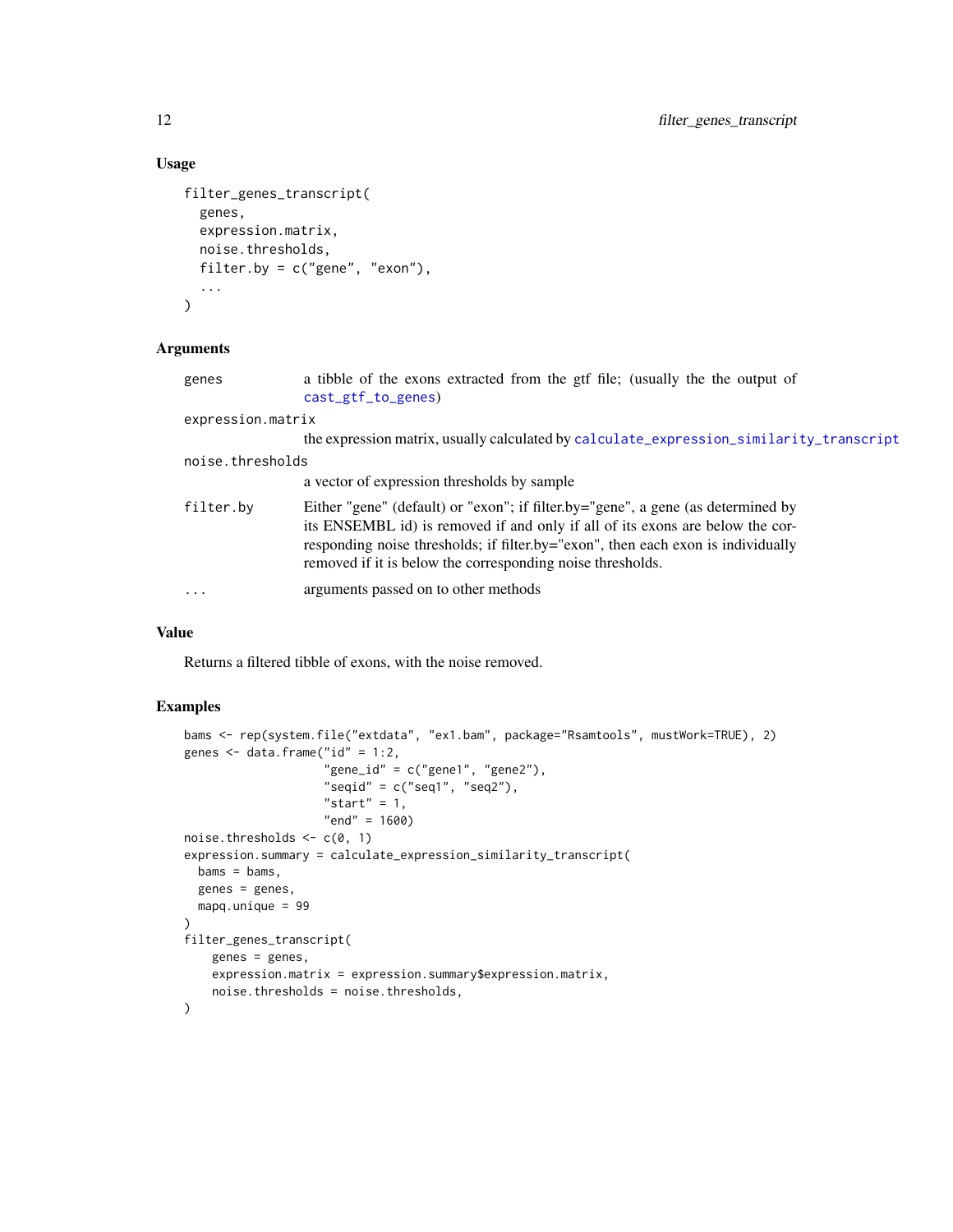<span id="page-12-2"></span><span id="page-12-0"></span>get\_methods\_calculate\_noise\_threshold *Show the methods for calculating a noise threshold*

#### Description

This function outputs the methods available for the calculation of the noise threshold. To be used as input in [calculate\\_noise\\_threshold](#page-7-1).

#### Usage

get\_methods\_calculate\_noise\_threshold()

#### Value

A character vector of options for the method.chosen arguement of [calculate\\_noise\\_threshold](#page-7-1)

#### Examples

get\_methods\_calculate\_noise\_threshold()

<span id="page-12-1"></span>get\_methods\_correlation\_distance

*Show the methods for calculating correlation or distance*

#### Description

This function outputs the methods available for the calculation of the correlation or distance. The standard correlation methods use stats::cor and a wide variety of distance methods are available using the philentropy package. To be used as input in [calculate\\_expression\\_similarity\\_counts](#page-2-1) or [calculate\\_expression\\_similarity\\_transcript](#page-4-1).

#### Usage

get\_methods\_correlation\_distance(names = TRUE)

#### Arguments

names whether to output names (default) or characterisation as similarity or dissimilarity (used internally to invert dissimilarity measures)

#### Value

A character vector of options for the method arguement of the similarity calculation; if names=FALSE, a vector of types (similarity/dissimilarity measure) of the same length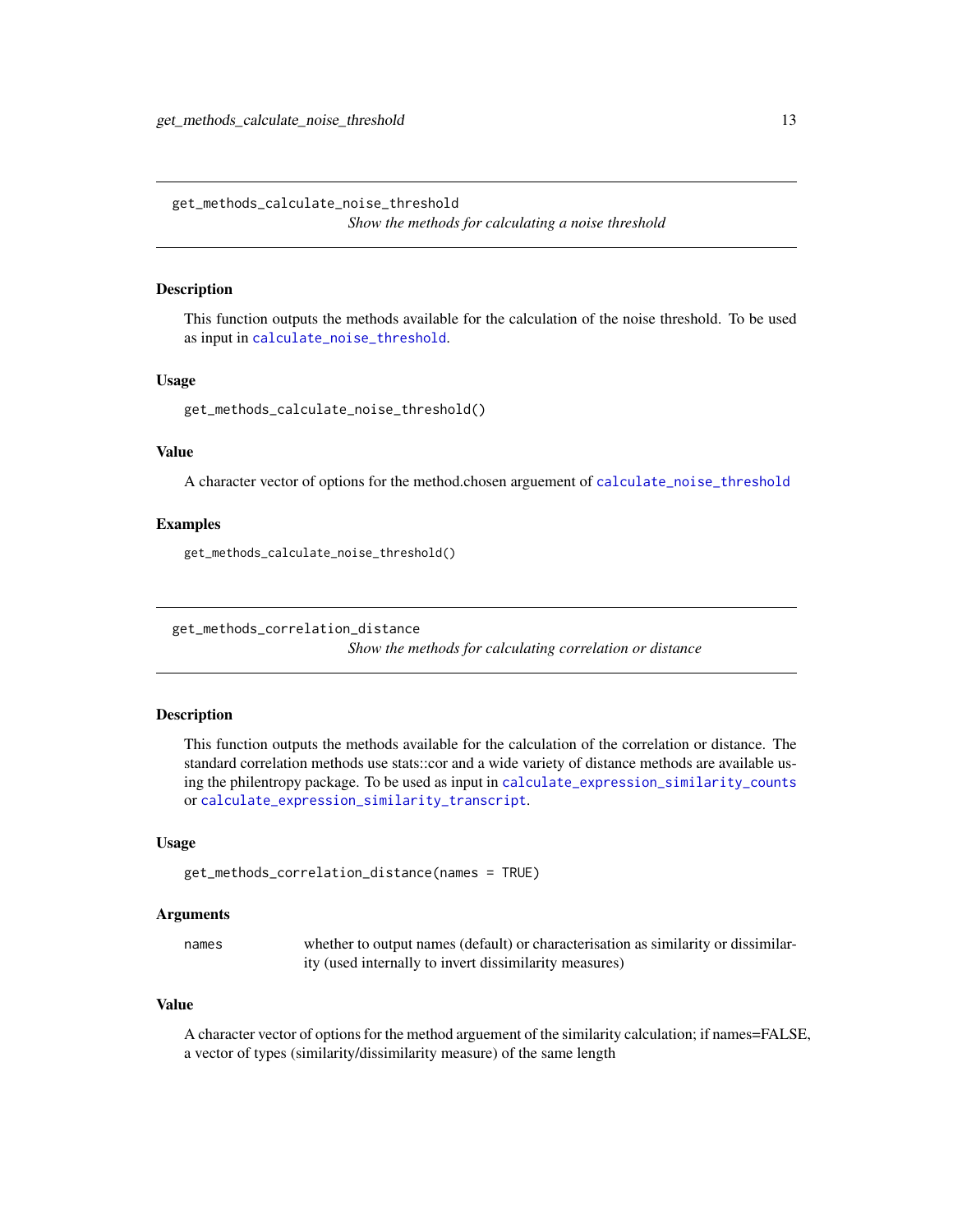#### Examples

get\_methods\_correlation\_distance()

<span id="page-13-2"></span>noisyr *Run the noisyR pipeline*

#### Description

Calls one of noisyr\_counts or noisyr\_transcript, with the specified parameters. See the individual function documentation for more details and required arguments: [noisyr\\_counts](#page-13-1), [noisyr\\_transcript](#page-15-1)

#### Usage

```
noisyr(approach.for.similarity.calculation = c("counts", "transcript"), ...)
```
#### Arguments

| approach.for.similarity.calculation |                                                                                                                                       |
|-------------------------------------|---------------------------------------------------------------------------------------------------------------------------------------|
|                                     | which approach to use for the similarity calculation; defaults to counts                                                              |
| $\cdot$                             | arguments to be passed on to noisyr_counts or noisyr_transcript; see their docu-<br>mentation for more details and required arguments |

#### Value

For the counts approach, the denoised expression matrix. For the transcript approach, the numeric vector of noise thresholds per sample. For more details, see their respective documentation.

#### Examples

```
noisyr(approach.for.similarity.calculation = "counts",
      expression.matrix = matrix(1:100, ncol = 5))
```
<span id="page-13-1"></span>

| noisyr_counts |  |  | Run the noisyR pipeline for the count matrix approach |
|---------------|--|--|-------------------------------------------------------|
|---------------|--|--|-------------------------------------------------------|

#### Description

Calls the functions to run each of the three steps of the pipeline (similarity calculation, noise quantification, noise removal), with the specified parameters. See the individual function documentation for more details and required arguments. Required steps: [calculate\\_expression\\_similarity\\_counts](#page-2-1), [calculate\\_noise\\_threshold](#page-7-1). [remove\\_noise\\_from\\_matrix](#page-21-1). Optional steps: [optimise\\_window\\_length](#page-16-1), [calculate\\_noise\\_threshold\\_method\\_statistics](#page-8-1)

<span id="page-13-0"></span>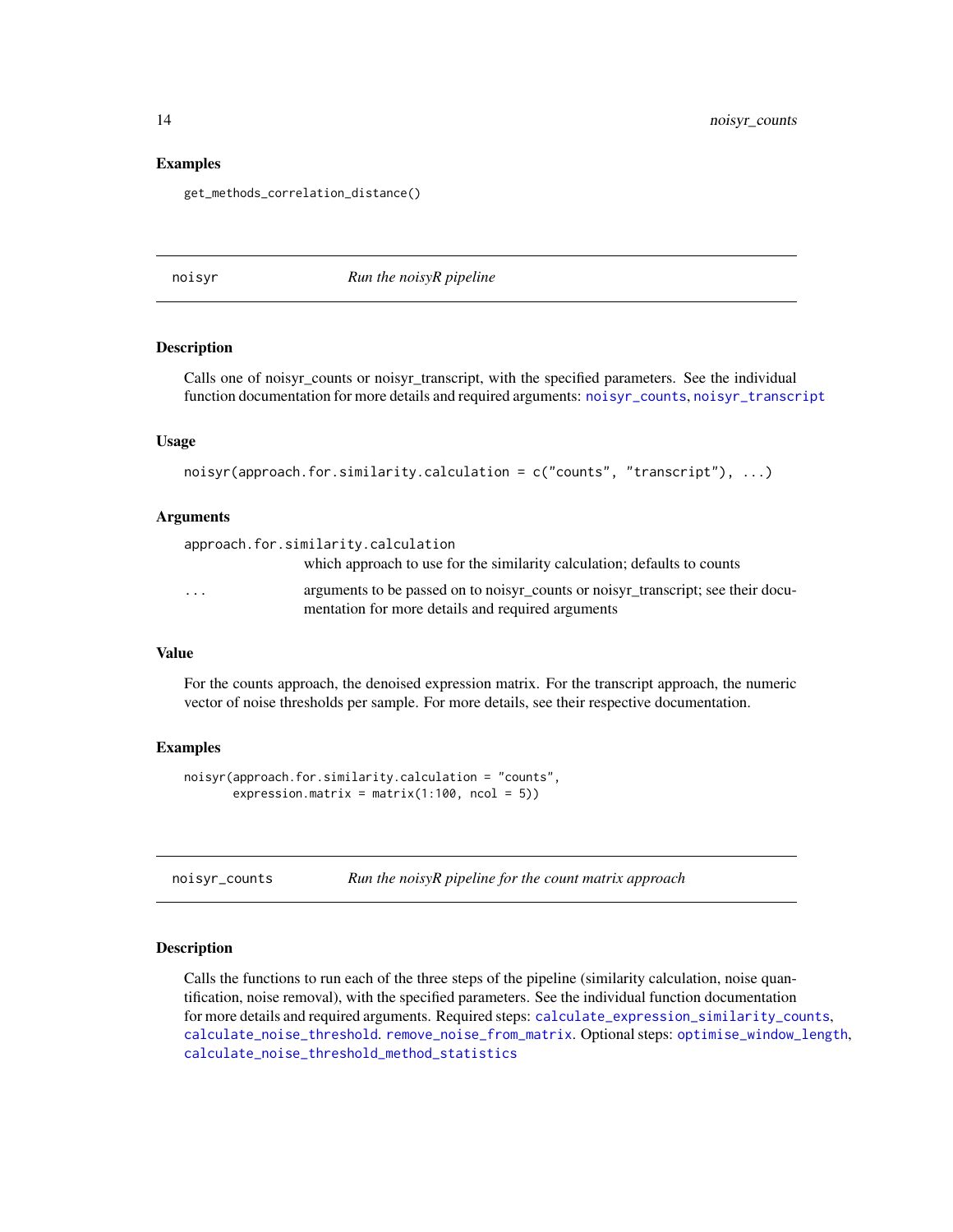#### <span id="page-14-0"></span>noisyr\_counts 15

#### Usage

```
noisyr_counts(
  expression.matrix,
  n.elements.per.window = NULL,
  optimise.window.length.logical = FALSE,
  similarity.threshold = 0.25,
  method.chosen = "Boxplot-IQR",
  ...
\mathcal{L}
```
#### Arguments

| expression.matrix                                                                                                                                                                                                                                                                                                                                  |
|----------------------------------------------------------------------------------------------------------------------------------------------------------------------------------------------------------------------------------------------------------------------------------------------------------------------------------------------------|
| the expression matrix used as input for the similarity calculation; this argument<br>is required                                                                                                                                                                                                                                                   |
| n.elements.per.window                                                                                                                                                                                                                                                                                                                              |
| number of elements to have in a window passed to calculate_expression_similarity_counts();<br>default 10% of the number of rows                                                                                                                                                                                                                    |
| optimise.window.length.logical                                                                                                                                                                                                                                                                                                                     |
| whether to call optimise_window_length to try and optimise the value of n.elements.per.window                                                                                                                                                                                                                                                      |
| similarity.threshold, method.chosen                                                                                                                                                                                                                                                                                                                |
| parameters passed on to calculate_noise_threshold; they can be single val-<br>ues or vectors; if they are vectors optimal values are computed by calling calculate_noise_threshold_<br>and minimising the coefficient of variation across samples; all possible values<br>for method.chosen can be viewed by get_methods_calculate_noise_threshold |
| arguments to be passed on to individual pipeline steps<br>$\cdots$                                                                                                                                                                                                                                                                                 |
|                                                                                                                                                                                                                                                                                                                                                    |

#### Value

The denoised expression matrix.

#### See Also

[noisyr](#page-13-2), [noisyr\\_transcript](#page-15-1)

```
noisyr_counts(
   expression.matrix = matrix(1:100, ncol = 5),
   similarity.measure = "correlation_pearson",
   n.elements.per.window = 3)
```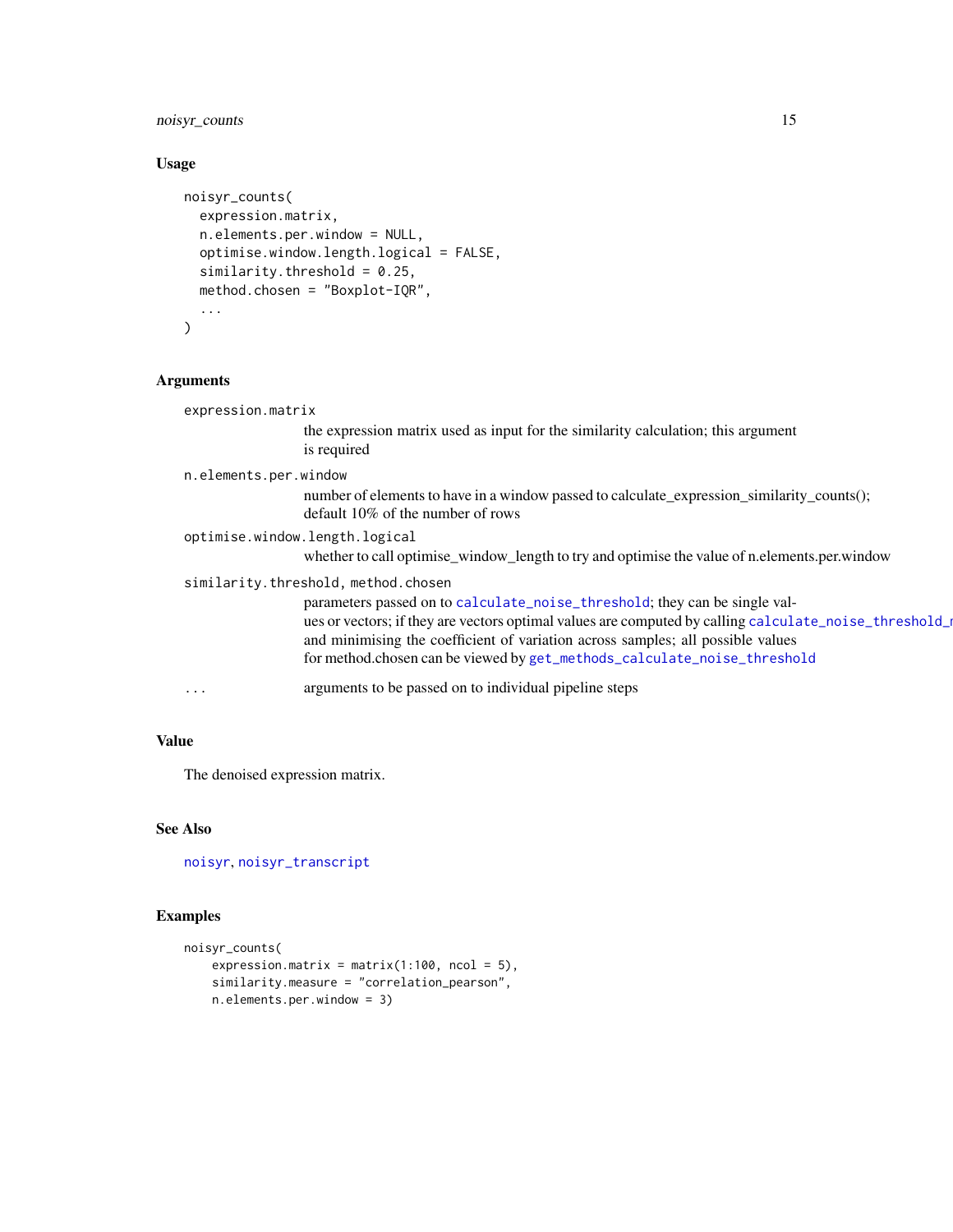<span id="page-15-1"></span><span id="page-15-0"></span>

#### Description

Calls the functions to run each of the three steps of the pipeline (similarity calculation, noise quantification, noise removal), with the specified parameters. See the individual function documentation for more details and required arguments. Required steps: [calculate\\_expression\\_similarity\\_transcript](#page-4-1), [calculate\\_noise\\_threshold](#page-7-1). [remove\\_noise\\_from\\_bams](#page-19-1). Optional steps: calculate\_noise\_threshold\_method\_stat:

#### Usage

```
noisyr_transcript(
 bams = NULL,path.bams = "."genes = NULL,
 path.gtf = list.files(".", pattern = "\\.g[tf]f$"),
 ncores = 1,
  similarity.threshold = 0.25,
 method.chosen = "Boxplot-IQR",
  ...
)
```
#### Arguments

bams, path.bams

|          | either a path to the directory where the BAM files are or a vector of paths to each<br>individual file; if a path is specified, it extracts all files that end in .bam; looks in<br>the working directory by default                                                                                                                                                                                                                                                                                                     |
|----------|--------------------------------------------------------------------------------------------------------------------------------------------------------------------------------------------------------------------------------------------------------------------------------------------------------------------------------------------------------------------------------------------------------------------------------------------------------------------------------------------------------------------------|
| genes    | a tibble of the exons extracted from the gtf file; this is meant for speed if the<br>output of cast_gtf_to_genes is already generated, or if the user wants to only<br>calculate similarity for a subset of exons                                                                                                                                                                                                                                                                                                        |
| path.gtf | the path to the gtf/gff annotation file (only used if genes is not provided); if<br>unspecified, looks for one in the working directory                                                                                                                                                                                                                                                                                                                                                                                  |
| ncores   | Number of cores for parallel computation; defaults to sequential computation,<br>but parallelisation is highly encouraged; it is set to detect Cores() if higher                                                                                                                                                                                                                                                                                                                                                         |
|          | similarity.threshold, method.chosen<br>parameters passed on to calculate_noise_threshold; they can be single val-<br>ues or vectors; if they are vectors optimal values are computed by calling calculate_noise_threshold_<br>and minimising the coefficient of variation across samples; all possible values<br>for method.chosen can be viewed by get_methods_calculate_noise_threshold;<br>only boxplot based methods are accepted for the transcript approach due to the<br>number of observations and high variance |
| $\cdots$ | arguments to be passed on to individual pipeline steps; see their documentation<br>for more details and required arguments                                                                                                                                                                                                                                                                                                                                                                                               |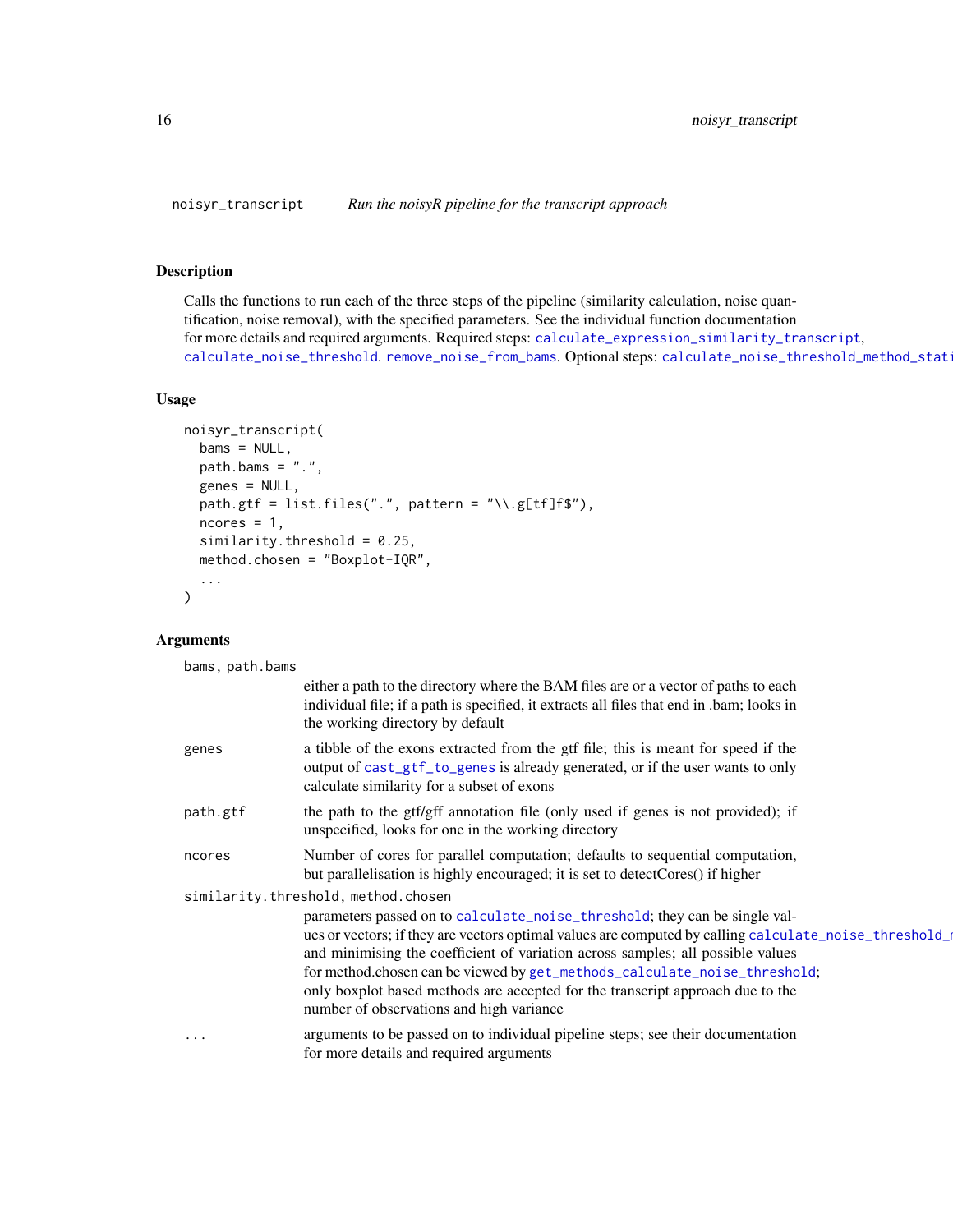<span id="page-16-0"></span>The denoised BAM files are created, as specified by the destination.files argument of remove\_noise\_from\_bams()

#### See Also

[noisyr](#page-13-2), [noisyr\\_counts](#page-13-1)

#### Examples

```
bams <- rep(system.file("extdata", "ex1.bam", package="Rsamtools", mustWork=TRUE), 2)
genes \leq data.frame("id" = 1:2,
                     "gene_id" = c("gene1", "gene2"),
                     "seqid" = c("seq1", "seq2"),
                     "start" = 1,
                     "end" = 1600)
noisyr_transcript(
  bams = bams,genes = genes,
  destination.files = paste0(tempdir(), "/", basename(bams), ".noisefiltered.bam")
\lambda
```
<span id="page-16-1"></span>optimise\_window\_length

*Optimise the elements per window for the count matrix approach*

#### Description

This function optimises the number of elements per window that is used in [calculate\\_expression\\_similarity\\_counts](#page-2-1), by requiring the distribution of correlations/distances to stabilise to a uniform distribution. The Jensen-Shannon divergence is used to assess the stability.

#### Usage

```
optimise_window_length(
  expression.matrix,
  similarity.measure = "correlation_pearson",
  window.length.min = NULL,
  window.length.max = NULL,
  window.length.by = NULL,
  n. step. fraction = 0.05,iteration.number = 50,
  minimum.similar.windows = 3,
  save.plot = NULL
)
```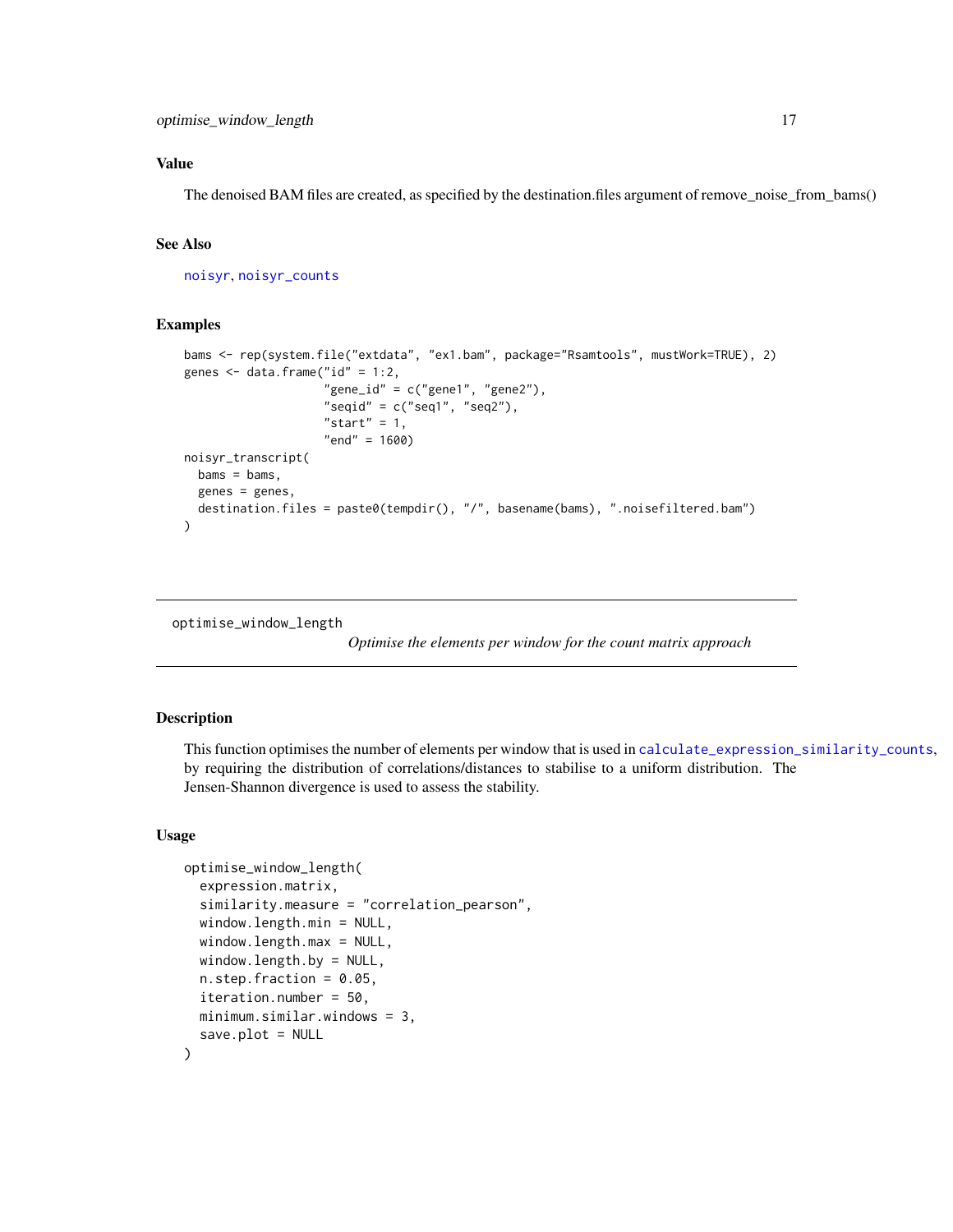#### <span id="page-17-0"></span>Arguments

| expression.matrix                                      |                                                                                                                                                                                  |  |
|--------------------------------------------------------|----------------------------------------------------------------------------------------------------------------------------------------------------------------------------------|--|
|                                                        | expression matrix, can be normalized or not                                                                                                                                      |  |
| similarity.measure                                     |                                                                                                                                                                                  |  |
|                                                        | one of the correlation or distance metrics to be used, defaults to pearson corre-<br>lation; list of all methods in get_methods_correlation_distance                             |  |
| window.length.min, window.length.max, window.length.by |                                                                                                                                                                                  |  |
|                                                        | definition of the parameter search space; default is between $1\%$ and $33\%$ of the<br>number of rows in the expression matrix, incremented by $1\%$                            |  |
| n.step.fraction                                        |                                                                                                                                                                                  |  |
|                                                        | step size to slide across, as a fraction of the window length; default is $5\%$                                                                                                  |  |
| iteration.number                                       |                                                                                                                                                                                  |  |
|                                                        | number of iterations for the subsampling and calculation of JSE; subsampling is<br>needed because shorter windows have fewer points; default is 100                              |  |
| minimum.similar.windows                                |                                                                                                                                                                                  |  |
|                                                        | number of windows that a window needs to be similar to (including itself) in<br>order to be accepted as optimal; default is 3, but can be reduced to 2 if no<br>optimum is found |  |
| save.plot                                              | name of the pdf in which to print the output plot showing the distribution of JSE<br>by window; output to the console by default                                                 |  |

#### Value

A single value of the optimal number of elements per window. If no optimal value was found, this function returns NULL.

#### Examples

```
optimise_window_length(
  matrix(1:100+runif(100), ncol=5, byrow=TRUE),
  window.length.min=3, window.length.max=5, iteration.number=5
)
```
plot\_expression\_similarity *Plot the similarity against expression levels*

#### Description

Creates the expression-similarity line and box plots for each sample.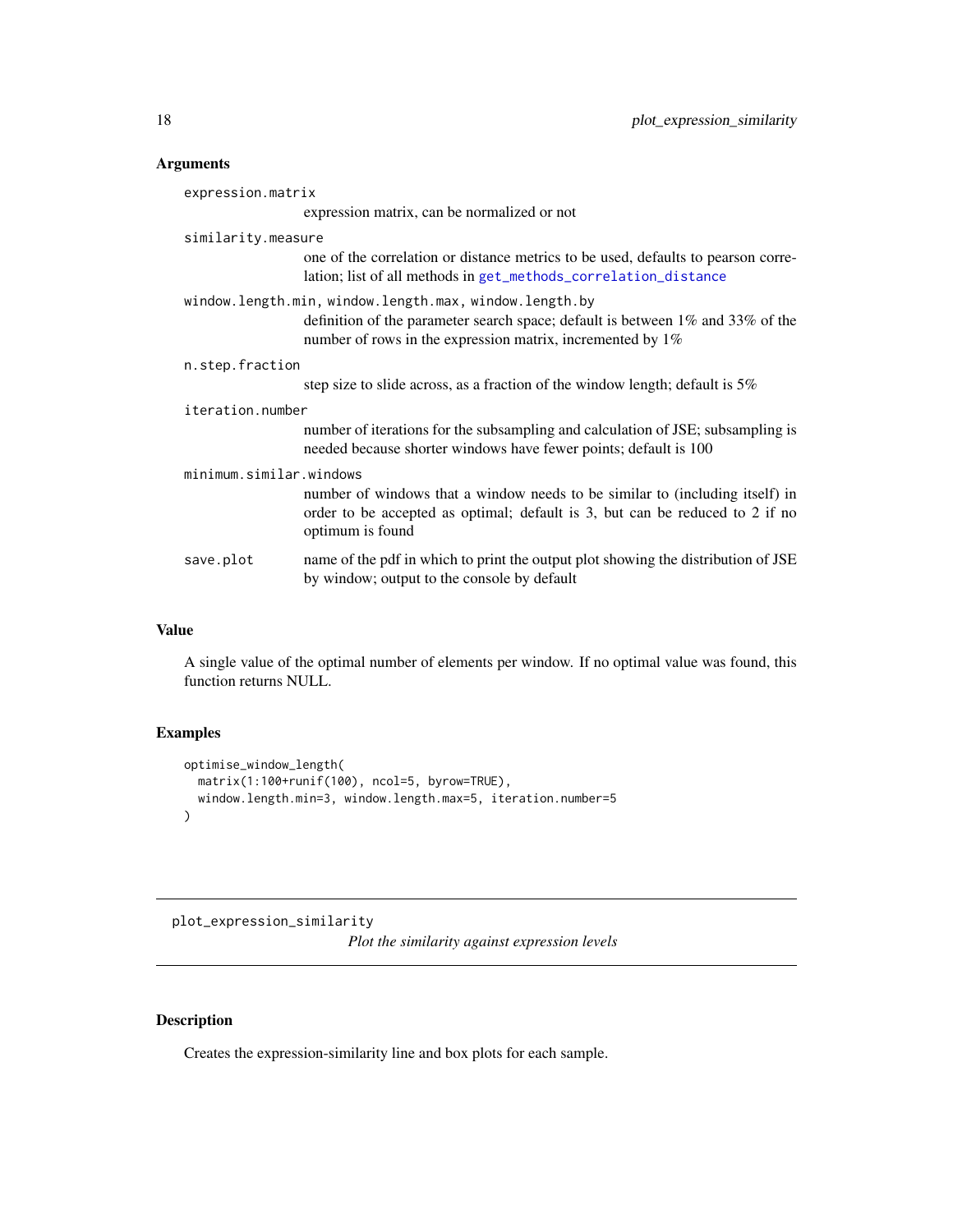#### <span id="page-18-0"></span>Usage

```
plot_expression_similarity(
  expression.summary,
  sample.names = NULL,
  similarity.name = "Pearson correlation",
  log.transform = TRUE,
 min.y = NULL,max.y = NULL,smooth.span = 0.1,
  only.boxplot = FALSE,
 binsize = 1,
  last.together = 0,
  show.counts = TRUE,
  add.threshold = NULL,
  file.name = NULL
)
```
#### Arguments

expression.summary

|                 | list containing expression_levels and expression_levels_similarity matrices, as<br>calculated by calculate_expression_similarity_counts or calculate_expression_similarity_ |
|-----------------|-----------------------------------------------------------------------------------------------------------------------------------------------------------------------------|
| sample.names    | names for the plots, defaults to the column names of the expression matrix                                                                                                  |
| similarity.name |                                                                                                                                                                             |
|                 | similarity metric used (for the y-axis title)                                                                                                                               |
| log.transform   | should the count matrix be log-transformed? If not, boxplot is skipped                                                                                                      |
| min.y, max.y    | limits for the y axis. If unset default to symmetric including all values in expres-<br>sion. levels. similarity; min is set to 0 if there are no negative values           |
| smooth.span     | span to be used for smoothing in the line plot; defaults to 0.1                                                                                                             |
| only.boxplot    | option to skip the line plot (usually a good idea if there are too many points and<br>lines are too erratic); sets log.transform to TRUE                                    |
| binsize         | size of each bin in the boxplot; defaults to 0.5                                                                                                                            |
| last.together   | groups observations so the highest abundance bin has at least this many                                                                                                     |
| show.counts     | whether to show how many observations are in each bin                                                                                                                       |
| add.threshold   | adds a horizontal line at this value                                                                                                                                        |
| file.name       | name of pdf to output the plots; if not provided (default), no printing is done                                                                                             |

#### Value

A list of all the plots (returned silently)

```
plots <- plot_expression_similarity(
  expression.summary=list(
    "expression.levels" = matrix(2^(10*seq(0,1,length.out=100))),
```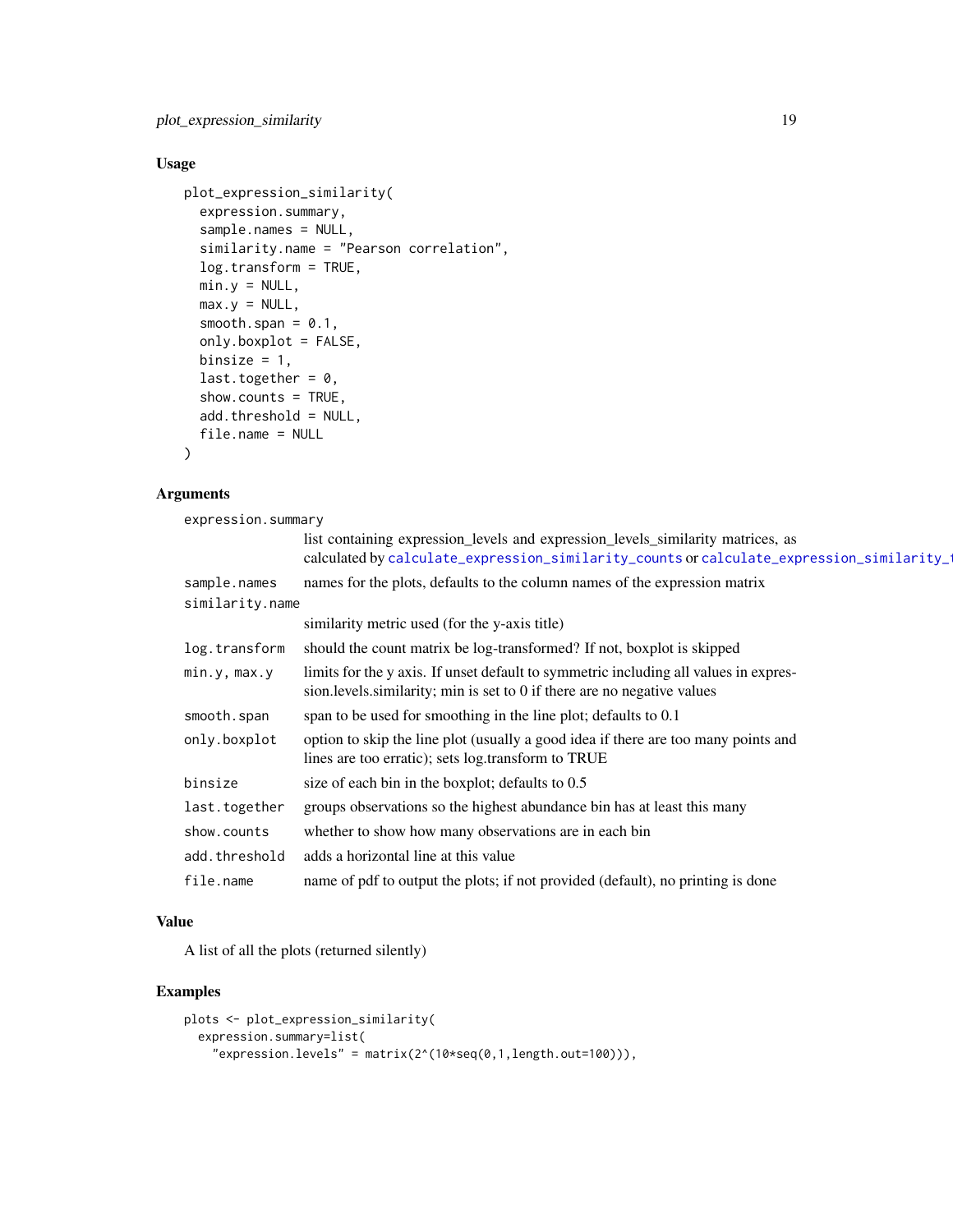```
"expression.levels.similarity" = matrix(seq(0,1,length.out=100)+(runif(100)/5))))
plots[[1]]
plots[[2]]
```
<span id="page-19-1"></span>remove\_noise\_from\_bams

*Function to remove the noisy reads from the BAM files*

#### Description

This function is used to remove the noisy reads from the BAM files. It uses as input the BAM file names, a gene table (usually containing individual exons, made using [cast\\_gtf\\_to\\_genes](#page-9-1)), an expression matrix for each of these genes and a vector of abundance thresholds.

#### Usage

```
remove_noise_from_bams(
 bams,
  genes,
 expression,
 noise.thresholds,
 destination.files = base::paste0(base::basename(bams), ".noisefiltered.bam"),
  filter.by = c("gene", "exon"),
 make.index = FALSE,
 unique-only = TRUE,mapq.unique = 255,
  ...
)
```
#### Arguments

| bams              | a character vector of the BAM file names                                                                                                                                                                                                                                                                              |
|-------------------|-----------------------------------------------------------------------------------------------------------------------------------------------------------------------------------------------------------------------------------------------------------------------------------------------------------------------|
| genes             | a tibble of the exons extracted from the gtf file; (usually the the output of<br>$cast\_gtf_to_genes)$                                                                                                                                                                                                                |
| expression        | the expression matrix or expression summary list, as calculated by calculate_expression_similarity.                                                                                                                                                                                                                   |
| noise.thresholds  |                                                                                                                                                                                                                                                                                                                       |
|                   | a vector of expression thresholds by sample; must be the same length as the<br>number of BAM files, or a singular value to be used as a fixed noise threshold                                                                                                                                                         |
| destination.files |                                                                                                                                                                                                                                                                                                                       |
|                   | names for the output denoised BAM files; by default the same as the original<br>files, appended with ".noisefiltered.bam", but created in the working directory                                                                                                                                                       |
| filter.by         | Either "gene" (default) or "exon"; if filter.by="gene", a gene is removed from<br>all BAM files if and only if all of its exons are below the corresponding noise<br>thresholds; if filter.by="exon", then each exon is individually removed (from all<br>samples) if it is below the corresponding noise thresholds. |

<span id="page-19-0"></span>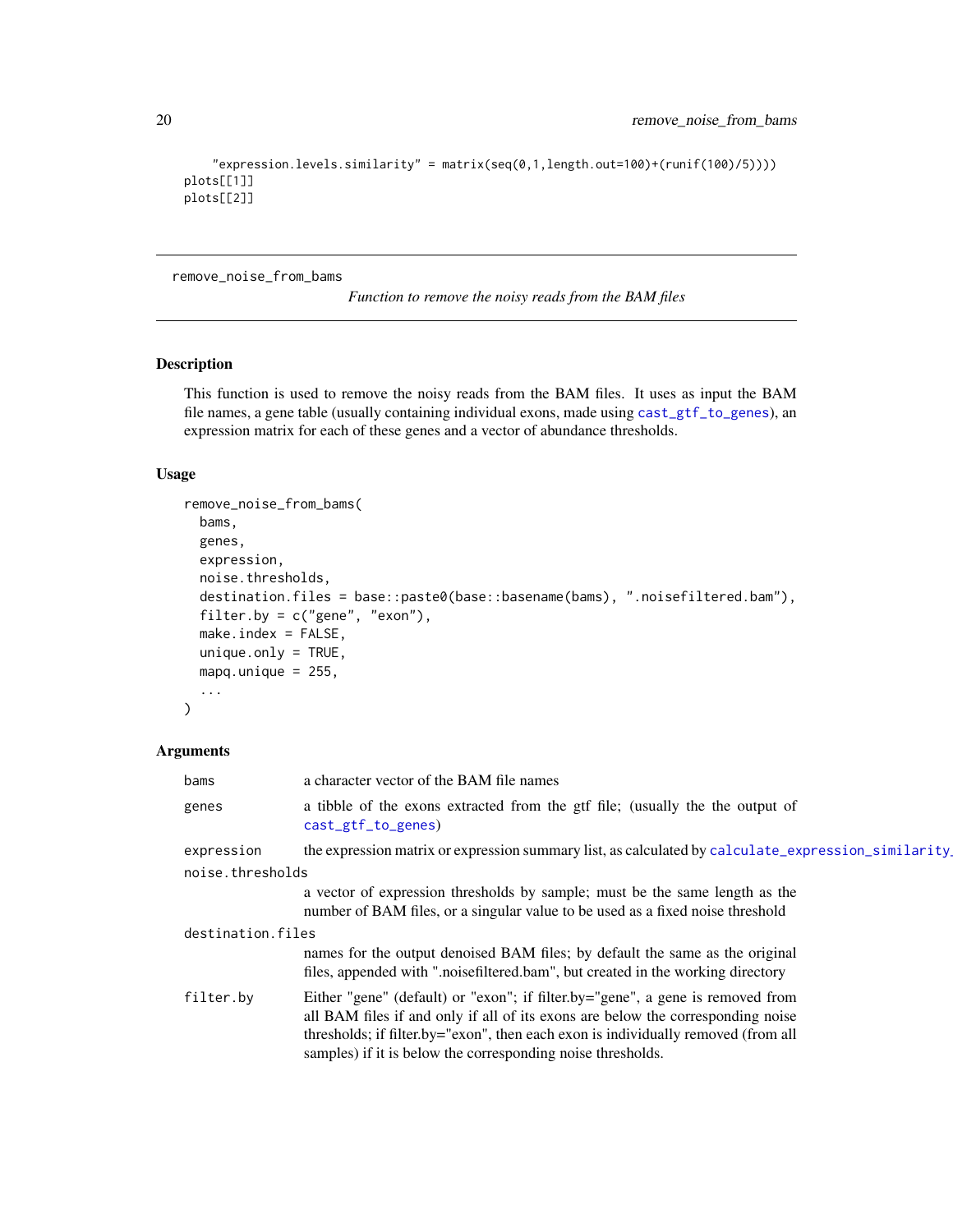<span id="page-20-0"></span>

| make.index  | whether a BAM index should be generated; if this is FALSE (the default) and<br>no index exists, the function will exit with an error; the index needs to have the<br>same name as each BAM file, but ending with .bam.bai                                                                                                                                                  |
|-------------|----------------------------------------------------------------------------------------------------------------------------------------------------------------------------------------------------------------------------------------------------------------------------------------------------------------------------------------------------------------------------|
| unique.only | whether only uniquely mapped reads should contribute to the expression of a<br>gene/exon; default is TRUE                                                                                                                                                                                                                                                                  |
| mapq.unique | The values of the mapping quality field in the BAM file that corresponds to<br>uniquely mapped reads; by default, values of 255 are used as these correspond to<br>the most popular aligners, but an adjustment might be needed; the mapq scores<br>should be as follows: 255 for STAR, 60 for hisat2, 255 for bowtie in -k mode,<br>40 for bowtie2 default, 50 for tophat |
|             | arguments passed on to other methods                                                                                                                                                                                                                                                                                                                                       |

Returns a matrix of the same dims as the expression matrix, with the noise removed. This matrix has no entries remaining below the noise threshold.

#### See Also

[remove\\_noise\\_from\\_matrix](#page-21-1)

```
bams <- rep(system.file("extdata", "ex1.bam", package="Rsamtools", mustWork=TRUE), 2)
genes \leq data.frame("id" = 1:2,
                    "gene_id" = c("gene1", "gene2"),
                    "seqid" = c("seq1", "seq2"),
                    "start" = 1,
                    "end" = 1600)
noise.thresholds \leq c(0, 1)expression.summary = calculate_expression_similarity_transcript(
  bams = bams,genes = genes,
 mapq.unique = 99
)
remove_noise_from_bams(
   bams = bams,genes = genes,
   expression = expression.summary,
   noise.thresholds = noise.thresholds,
   destination.files = paste0(tempdir(), "/", basename(bams), ".noisefiltered.bam"),
   mapq.unique = 99
)
```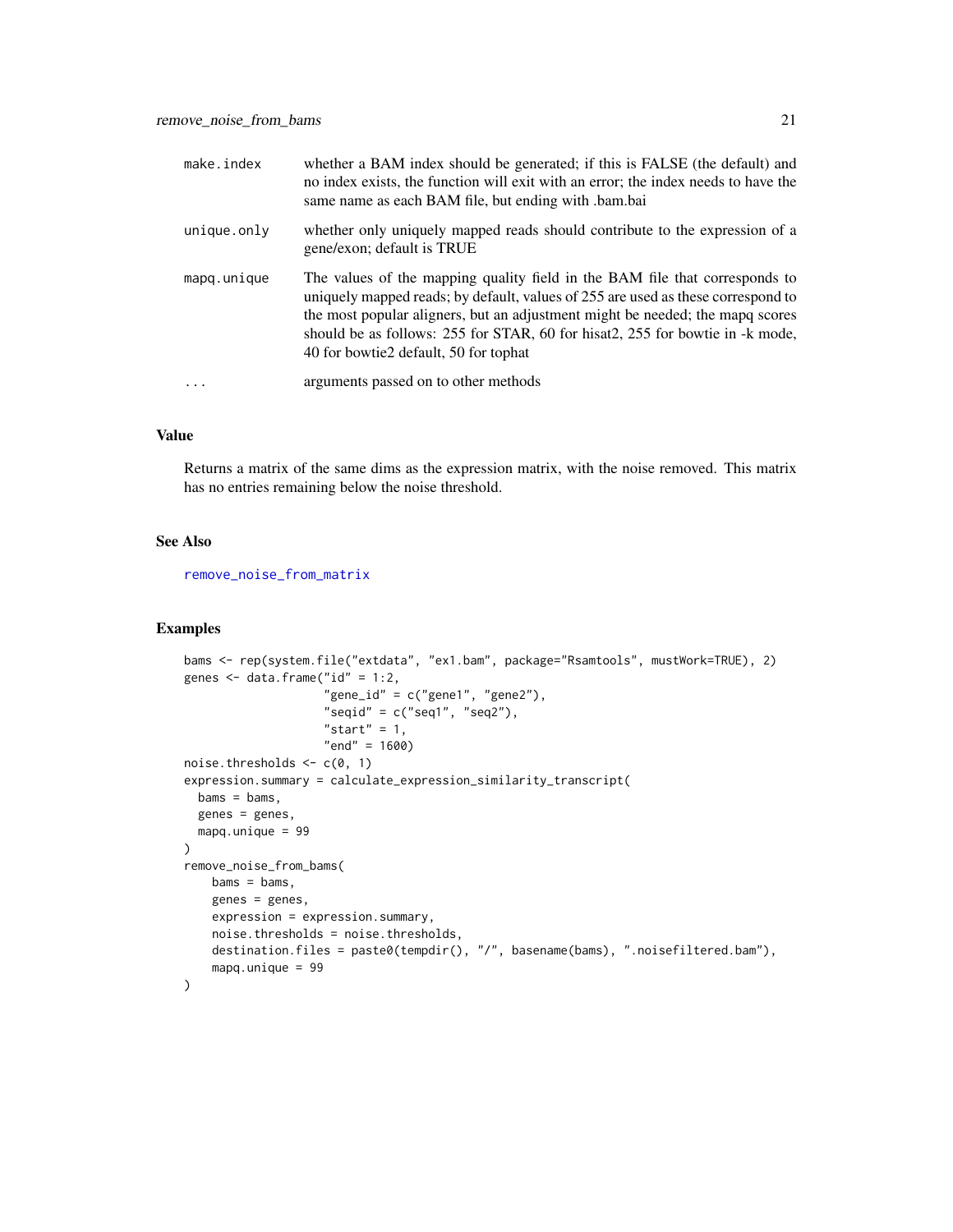```
remove_noise_from_matrix
```
*Function to remove the noisy reads from the expression matrix*

#### Description

This function is used to remove the noisy reads from the expression matrix. It uses as input a vector of abundance thresholds; all entries below the noise threshold are replaced with the noise threshold.

#### Usage

```
remove_noise_from_matrix(
  expression.matrix,
  noise.thresholds,
  add.threshold = TRUE,
  average.threshold = TRUE,
  remove.noisy.features = TRUE,
  export.csv = NULL,
  ...
```

```
)
```
#### Arguments

expression.matrix

the expression matrix

noise.thresholds

| a vector of expression thresholds by sample; must be the same length as the     |
|---------------------------------------------------------------------------------|
| number of columns of the expression matrix, or a singular value to be used as a |
| fixed noise threshold                                                           |

add.threshold whether to add the noise threshold to all values in the expression matrix (default), or set entries below the threshold to the threshold

average.threshold

if TRUE (default), uses tthe average of the vector of thresholds across all samples; if FALSE, uses the thresholds as supplied

remove.noisy.features logical, whether rows of the expression matrix that are fully under the noise threshold should be removed (default TRUE) export.csv option to write the matrix into a csy after the noise removal; should be NULL or

the name of the output file

... arguments passed on to other methods

#### Value

Returns the expression matrix with the noise removed. Under default parameters, the denoised matrix will have fewer rows than the input matrix and will have no entries remaining below the noise threshold.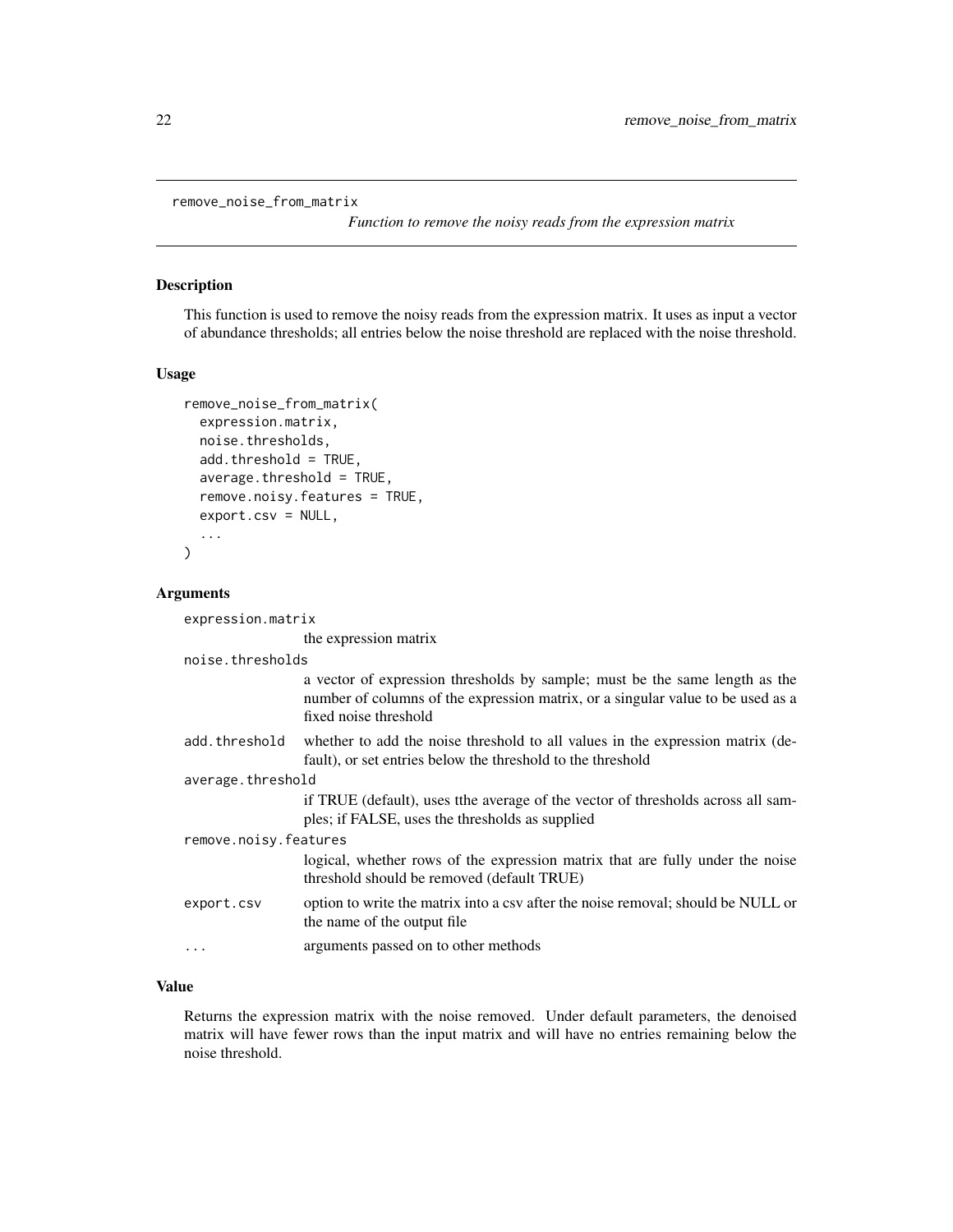#### <span id="page-22-0"></span>See Also

[remove\\_noise\\_from\\_bams](#page-19-1)

```
expression.matrix <- matrix(1:100, ncol=5)
noise.thresholds <- c(5,30,45,62,83)
remove_noise_from_matrix(
   expression.matrix = expression.matrix,
    noise.thresholds = noise.thresholds
\lambda
```